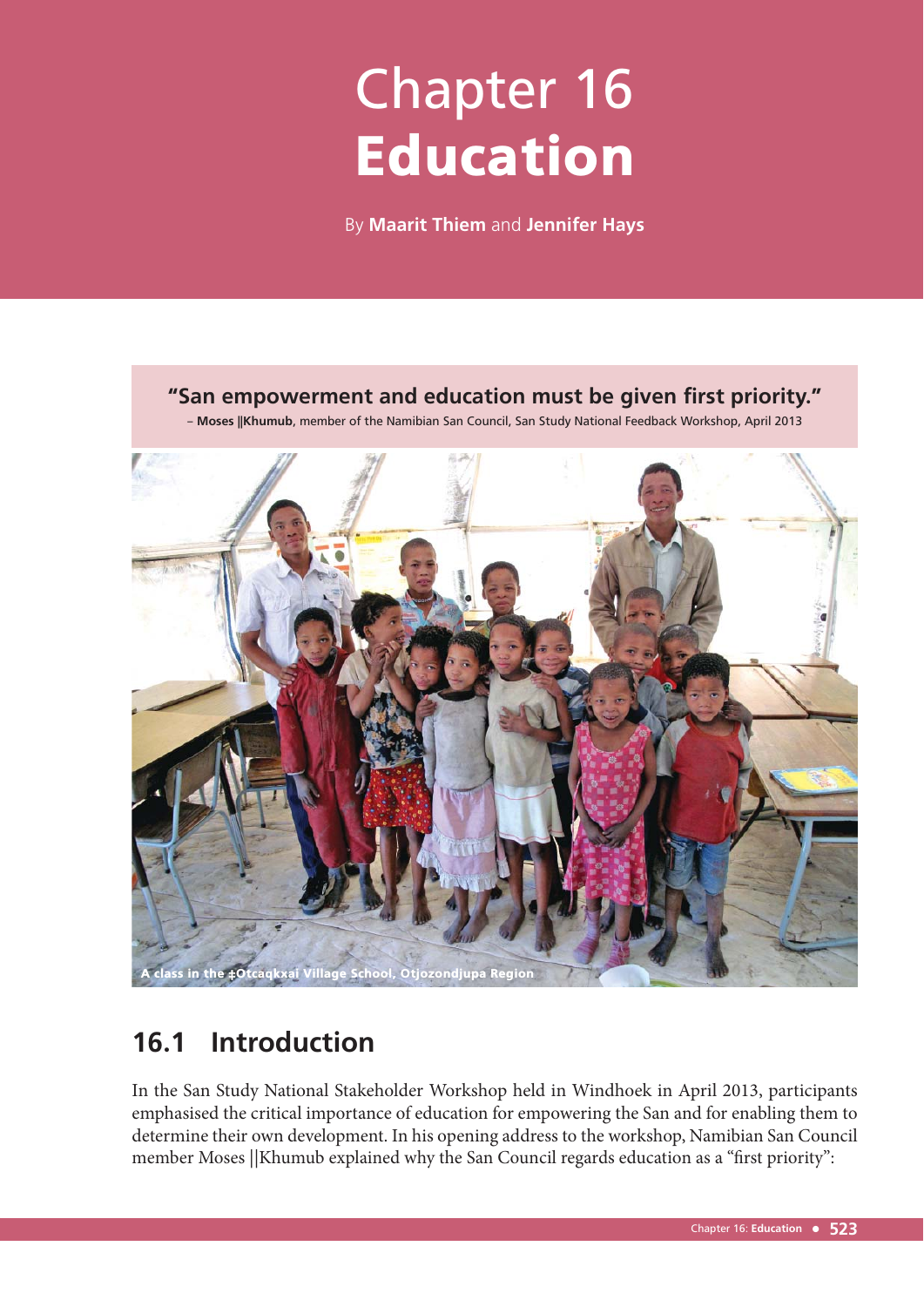#### **"Educated and empowered people can lead their own development, and San people are no exception. If San people are not empowered and do not take the initiative … their current dependency will remain the same."**

Similar sentiments were expressed over and over throughout our field research. Education - and whether or not one has access to it – plays a central role both in the current marginalisation of the San and in their hopes of gaining control over their own circumstances.

Namibia has some of the most progressive and most inclusive education policies in Africa. Yet, at virtually all of the research sites visited for this study, access to quality education was identified as one of the most pressing problems that the San communities face.

Both male and female San adults have very low levels of education. At most (not all) of the sites visited, we collected information on the level of education of individual participants and their children, including the reasons for their generally low level of education. The data collected is not representative due to certain factors being beyond our control, such as the inconsistent numbers of discussion participants per site – some groups were small and some were large – and the fact that many people, especially the elderly, did not know their own age nor their children's ages. We collected education-related information from 609 individuals in total. Although our multivariate data analysis does not provide a representative picture of school attendance due to the small sample of cases, some trends are worth presenting here in brief.

Approximately 50% of the participants overall had never attended school. Among those who had attended school, the gender disparity was minimal, and was linked primarily to age: among those aged 28 and older, more males than females had attended school, whereas among those younger than 28, more females than males had attended or were still attending school.<sup>1</sup> A large majority (about 90%) of those who had attended school had dropped out before receiving a certificate, and the average grade in which they had dropped out was lower among the group aged 28 and older.

Both San and non-San respondents perceived the low levels of school attendance as a major obstacle to improving San communities' economic situation, and to their achieving a social and political status equating to that of other Namibians. Focus group discussion (FGD) participants identified a range of barriers to education, chief among which were: a lack of schools nearby; mistreatment by teachers and other learners; a lack of food; a lack of money to pay school fees and other educationrelated costs; and language difficulties. Non-San respondents repeatedly confirmed these and other factors, and the low level of San participation in Namibia's formal education system is illustrated statistically in education-related data collected by the government.

In the following subsections we briefly discuss international standards and declarations pertaining to education, and Namibian education and language policies and their relevance to San learners, and then compare the ideals expressed in these international and national instruments to the San experience of education as reported by San at our research sites. Then, elaborating on the barriers cited above, we describe in detail the main barriers to participation in formal education faced by San individuals and communities. Finally, we draw conclusions and offer recommendations for improving the educational status of the San in Namibia.

<sup>1</sup> Those aged 28 and older attended school before Independence, and those younger than 28 attended school after Independence, so we have divided the San participants in our research discussions into these two categories.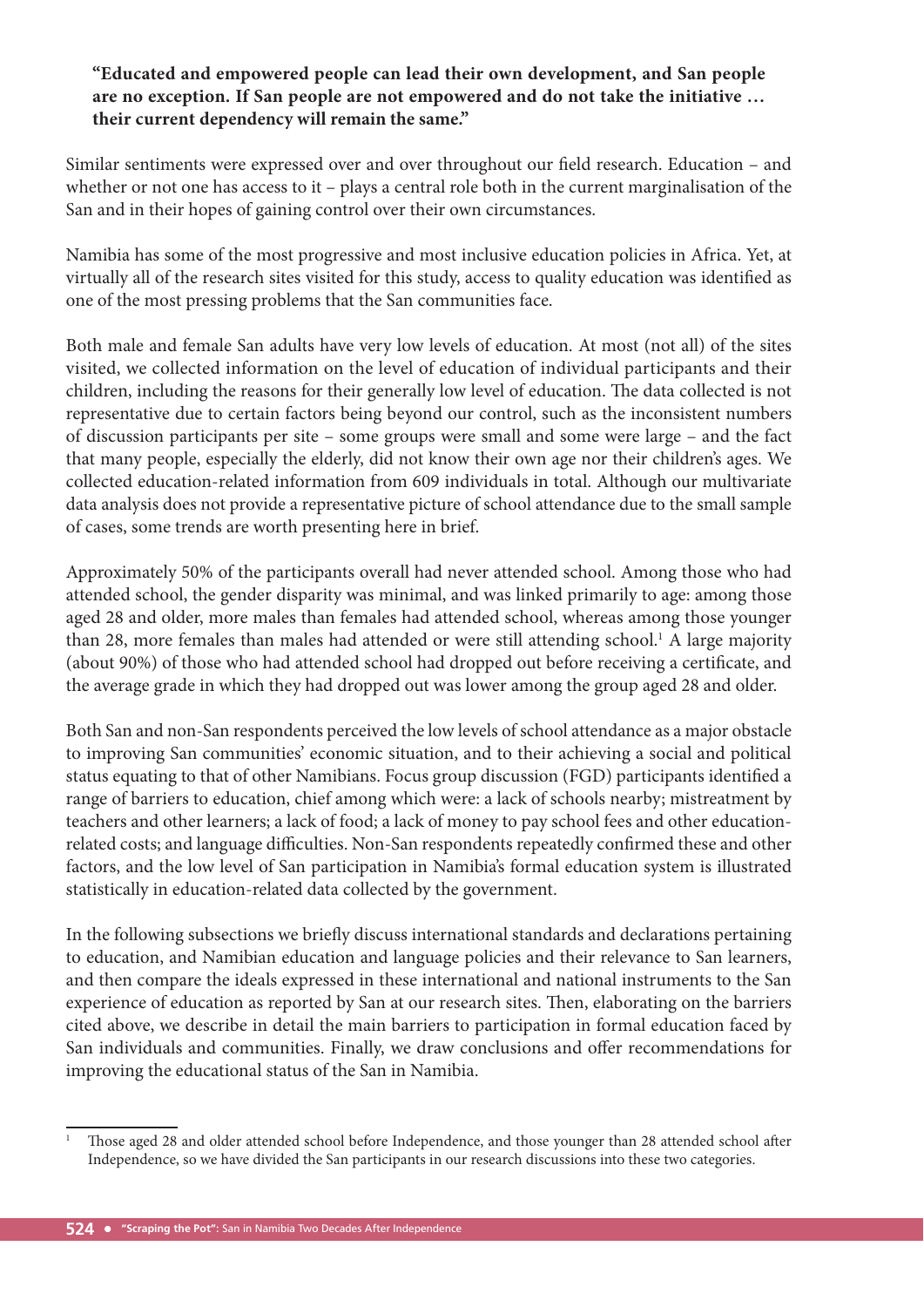# **16.1.1 Education as a right**

The Universal Declaration of Human Rights (UN General Assembly (UNGA) 1948) declares education to be a fundamental human right. Article 26 asserts that every person has the right to education, and that elementary education should be free and compulsory. Several other international declarations, conventions and documents invoke this fundamental right to education, including the **African Charter on Human and Peoples' Rights** (Article 17(1)) (Organisation of African Unity (OAU) 1981) and the **African Charter on the Rights and Welfare of the Child** (Article 11) (OAU 1990).

The World Conference on Education for All, held in Jomtien, Thailand, in 1990, laid the foundation for a global commitment to providing quality basic education for all children, youth and adults. The conference participants, including Namibia, "... endorsed an 'expanded vision of learning' and pledged to universalize primary education and massively reduce illiteracy by the end of the decade".<sup>2</sup> The World Education Forum, meeting in Dakar, Senegal, in 2000, reaffirmed this international initiative of "Education for All (EFA)".

The UN Special Rapporteur on the Right to Education (1998-2004), Katarina Tomaševski, defined the right to education as an 'enabling right', in addition to being a right in itself:

"If people have access to education they can develop the skills, capacity and confidence to secure other rights. Education gives people the ability to access information detailing the range of rights that they hold, and government's obligations. It supports people to develop the communication skills to demand these rights, the confidence to speak in a variety of forums, and the ability to negotiate with a wide range of government officials and power holders."<sup>3</sup> (Also cited in Hays 2011: 131)

In addition to the international instruments that affirm *all people's* right to education, there are several international declarations, conventions and documents that recognise the education rights of *indigenous peoples* specifically. These include indigenous rights instruments – notably the UN **Declaration on the Rights of Indigenous Peoples** (UNGA 2007) and **International Labour Organization Convention No. 169** (ILO169) (1989) – and general rights instruments that refer to indigenous education, including the **UN Convention on the Rights of the Child** (UNGA 1989), the **World Declaration on Education for All** (World Education Forum 1990) and the **Dakar**  Framework for Action (World Education Forum 2000).<sup>4</sup> All these instruments acknowledge that indigenous communities have suffered from exclusion from mainstream education systems, as well as from restricted participation in these systems.

At the core of indigenous education rights is the right to educational self-determination. Article 14 of the UN Declaration on the Rights of Indigenous Peoples describes this as follows:

"Indigenous peoples have the right to establish and control their educational systems and institutions providing education in their own languages, in a manner appropriate to their cultural methods of teaching and learning."5

For San communities, this right is still very far from being fulfilled.

<sup>&</sup>lt;sup>2</sup> United Nations Educational, Scientific and Cultural Organization (UNESCO), "Education For All: History", accessed at www.unesco.org/new/en/education/themes/leading-the-international-agenda/education-for-all/the-efa-movement/.

<sup>3</sup> Right to Education Project, "Defining the right to education", accessed at www.right-to-education.org/node/233.

<sup>4</sup> Namibia is a party to all of these agreements except the ILO Convention No. 169.

<sup>&</sup>lt;sup>5</sup> For a detailed discussion on education-related rights connected to indigenous rights in southern Africa, see Hays 2011.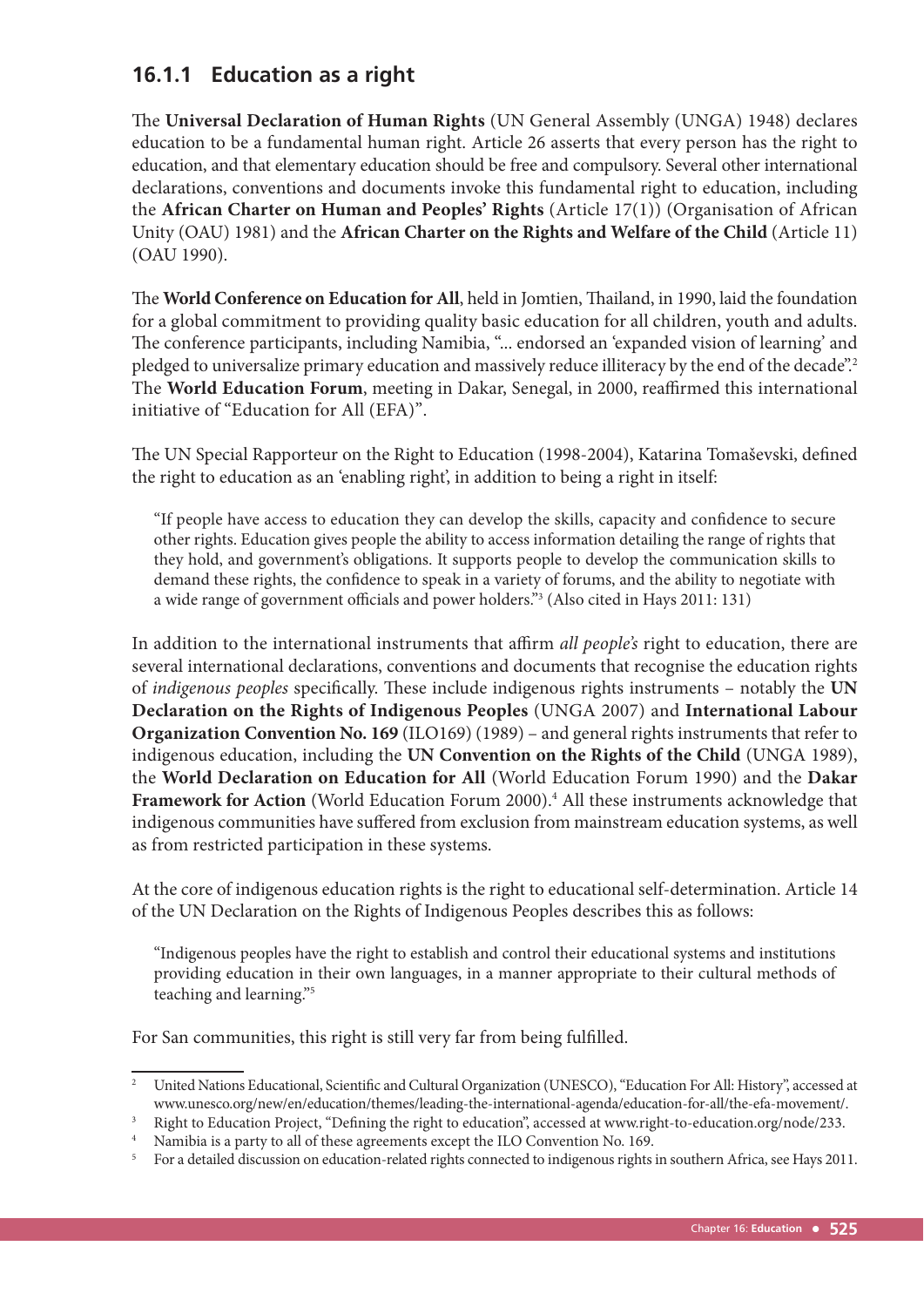# **16.1.2 Education and language policy in Namibia**

Some of the problems that the San of Namibia experience in accessing education are rooted in the country's history. The colonial administration of the Territory of South West Africa (SWA – now the Republic of Namibia) fostered the view that formal education would be wasted on the San, hence very few schools were built in the areas where San lived, and little effort was made to encourage San children to acquire a formal education (Suzman 2001b: 124). Consequently, by 1984, only one in 20 San had received any formal education, and only one San learner in all of SWA had attended school for longer than seven years (Marais 1984: 62). With the deployment of the South African Defence Force (SADF) in West Caprivi and Bushmanland, the rate of enrolment of San in formal schools increased throughout the 1980s, but still remained lower than for other ethnic groups. This historical legacy is still evident today: the educational level of elderly San people is generally extremely low, the majority being unable to read or write at all.

After Namibia attained its independence in 1990, the new government introduced an education system aimed at overcoming racial segregation by offering equal education to all. Article 20 of the Namibian Constitution guarantees and defines the right to education. Furthermore, it stipulates that primary education should be compulsory, and charges the State with providing reasonable facilities to render effective this right for every Namibian resident. Article 9 guarantees the cultural rights of people, and **Article 3** the right to use a language other than English as a medium of instruction. These constitutional rights laid the foundation for a range of national policies to secure equal access to education.

The Language Policy for Schools in Namibia, adopted in 1991 and revisited in 2003 (Ministry of Basic Education, Sport and Culture (MBESC) 2003), calls for the learners' mother tongue to be the medium of instruction during the first three years of formal education, with a transition to English thereafter, and the teaching of the mother tongue as a subject throughout the remaining years of formal education (Davids 2011: 128). This policy also recognises the importance of minority languages and the pedagogical soundness of mother-tongue education, noting that "all national languages regardless of number of speakers or the level of development of a particular language" are equal, and that any given language is also "a means of transmitting culture and cultural identity" (MBESC 2003: 1; see also Hopson 2011 and Ninkova 2009).

Despite the increasing enrolment rate nationally in the years following independence, there was a growing 'enrolment gap' in specific sectors of society. In 1996, recognising that specific affirmative action efforts were required to reach educationally marginalised children and to ensure universal access to education as the Constitution prescribes, the MBESC established the Intersectoral Task Force for Educationally Marginalised Children, which functioned as a steering committee for overseeing the implementation of policies on education and addressing specific needs (Von Wietersheim 2002: 3).

In particular, the task force addressed the recommendations of the *National Policy Options for Educationally Marginalised Children* document which was drafted in the mid-to-late 1990s, finalised in 2000 and released as a full-fledged policy in 2001 (MBESC 2000). This remains Namibia's most progressive policy on education. It is extremely far-reaching, and is the most relevant policy for San learners. It identifies 13 educationally marginalised groups, including the San as an ethnic group,<sup>6</sup> but San children are also part of other marginalised groups identified in the policy – especially

<sup>6</sup> The San and the Himba are the only ethnic groups included in the 13 categories.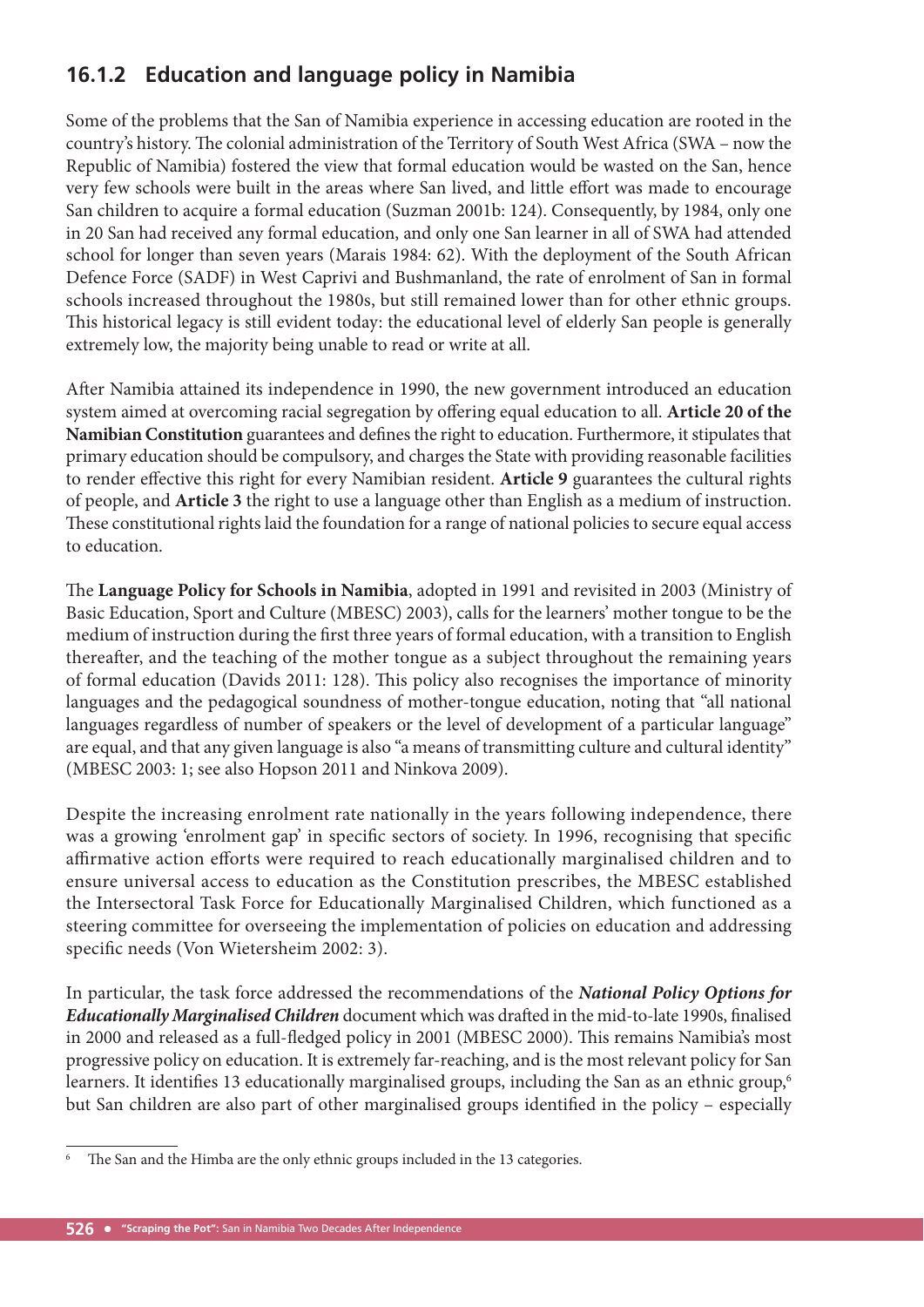farmworkers, street children, working children, children in squatter areas and resettlement camps, children living in extreme poverty, and over-age children. The policy recognises that the San, as an educationally marginalised group, face difficulties in accessing basic education, drop out of school prematurely and/or are "pushed out of from the formal education system by the system itself" (MBESC 2000: 2).

This policy provides concrete directions for overcoming the two barriers identified as the main barriers: poverty and attitudes. For example, to reduce the financial difficulties that marginalised groups encounter, an exemption from school fees and the wearing of school uniforms is advised. (This issue was also taken up in the National Plan of Action for Orphans and Vulnerable Children 2006-2010 – see subsection 16.2.1 on poverty.) In the years immediately following the adoption of the *National Policy Options for Educationally Marginalised Children* as a policy per se, the Intersectoral Task Force monitored efforts to implement the changes, and educational programmes targeting San and Himba children specifically. However, this task force has been dormant since 2004 when education was decentralised to the regional education offices.

In 2012, the Ministry of Education (MoE) developed a **Sector Policy on Inclusive Education**, which defines inclusive education (in line with UNESCO's description) as -

"… a process of addressing and responding to the diversity of needs of all children, youth and adults through increasing participation, cultures and communities, and reducing and eliminating exclusion within and from the education system" (MoE 2012a: iii).

The policy of 2012 refers to the *National Policy Options for Educationally Marginalised Children* (MBESC 2000) in several places. Unlike the latter, the 2012 policy document makes no reference to the San or any other ethnic minority specifically, but its spirit is much the same, with the list of guiding principles including, inter alia: identifying and addressing challenges and/or barriers within the education system; inculcating flexible and differentiated teaching and learning approaches; engaging schools and communities on the issues of human and educational rights; diversifying the curriculum; and creating a positive climate for diversity.

Compared to education policies in other countries in southern Africa, Namibia's policies are the most progressive in terms of meeting the educational requirements of its minorities. Regrettably, however, not all of these policies are enforced, and the reality on the ground still reflects gross inequalities in access to education and the levels attained. The reasons for the lack of enforcement are not entirely clear, but this is a problem that affects the country in general. The Fourth National Development Plan (NDP4) highlights the fact that the education sector receives the largest portion of the national budget, but that educational achievements remain weak compared to international standards. NDP4 identifies two main challenges with regard to education: "... quality in the system across all layers and segments, and the mismatch between the demand for and supply of skills in the country" (National Planning Commission 2012a: 46).

However, despite the laudable efforts to increase the participation of all Namibian citizens in the formal education system, our research has consistently made clear that in this system, the San are by far the most disadvantaged of all ethnic groups. The Education Management Information System (EMIS) shows that San enrolment in formal education is far below the national average. Twentythree years after Independence, the San enrolment figures are striking: 67% in the lower primary phase (Grades 1-3); 22% in the upper primary phase (Grades 4-7); 6% in the junior secondary phase (Grades 8-9); and less than 1% in the senior secondary phase (Grades 11-12) (MoE 2010: 40; see also Davids 2011: 127).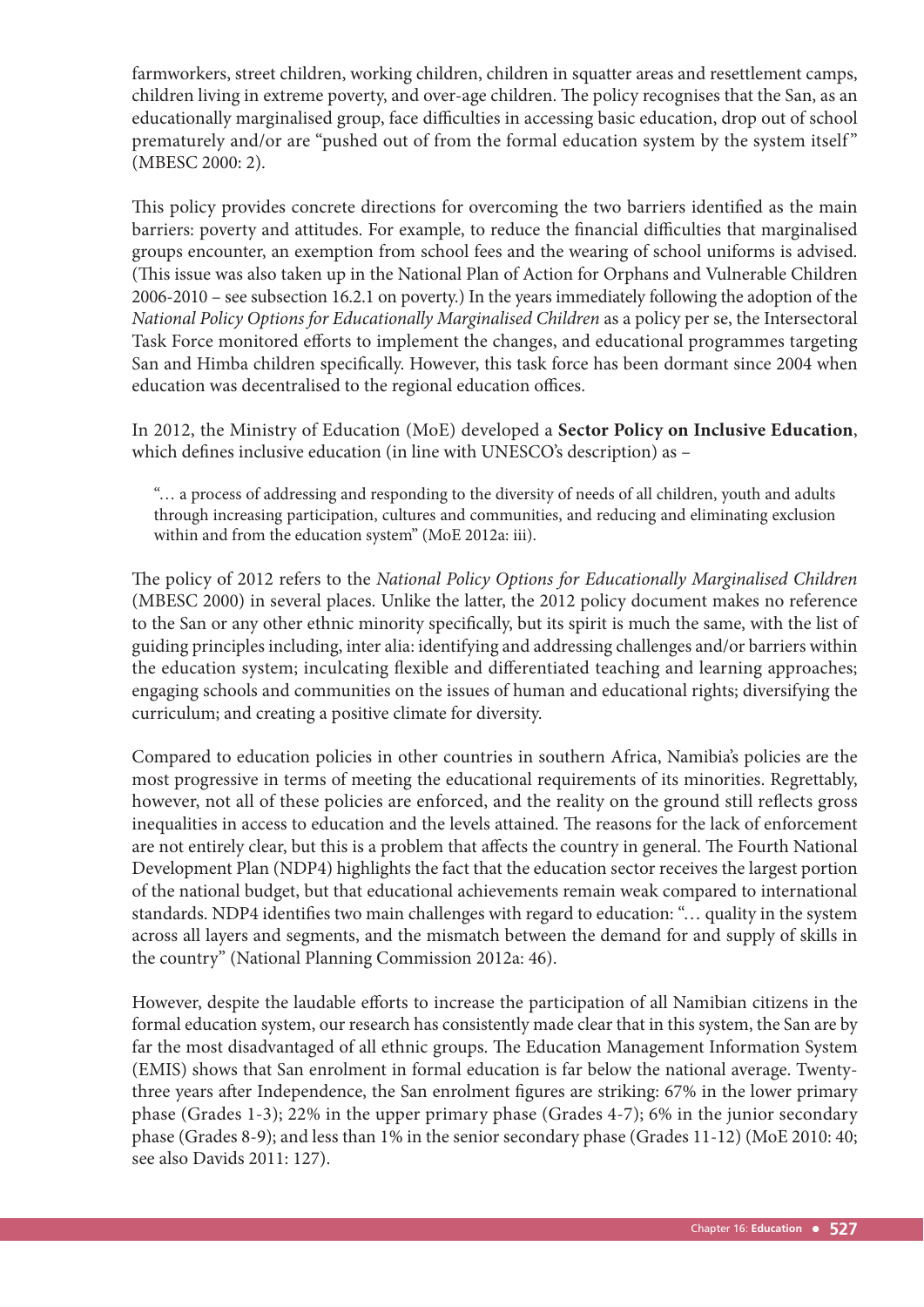# **16.1.3 Overview of San Study findings**

Our research has confirmed the statistical picture presented in the previous paragraph. We found that a majority of San children – though far from all – are enrolled in the lower primary grades, especially if there is a primary school in their vicinity. Our data also reaffirms the sharp decline in San enrolment in upper primary and higher grades revealed by the EMIS statistics (MoE 2010): 36% of our FGD participants' children had dropped out by Grade 4, and over half (55.2%) by Grade 6. The participants' explanations for these high and early dropout rates were manifold, and they reflect an interplay of economic, cultural and social factors. Nevertheless, a number of explanations were similar across the research sites, indicating that the applicable root causes (discussed below) are the same for all San groups. On the other hand, certain differences between sites could be identified, and these are revealing. The findings in Ohangwena Region, and at a particular school in Tsumkwe West in Otjozondjupa Region, represent the extremes found in our research, as described below.

**Ohangwena Region**: The situation of San learners in this region was said to be particularly difficult. Indeed, we found a much lower rate of participation in education here than the average across the sites, with a high number of San children not enrolled in school at all. FGD participants in this region attributed this low rate of participation to widespread alcoholism, teenage pregnancy and early marriage, and reports of bullying and threats in hostels. According to FGD participants, San parents in Ohangwena are very passive vis-à-vis supporting their children's school attendance. This whole situation is a reflection of the generally difficult living conditions of the San in Ohangwena, and the fact that they were living together with more dominant ethnic groups, into which they were assimilating as a sub-class, and were on the verge of losing their own identity. For example, it was very difficult to obtain information on the school fee exemption and other ways for San to access financial support for education, in part because the San in this region did not have their own traditional authority (TA) that could disseminate such information to them and assist them with the bureaucratic procedures involved.

**Tsumkwe West (N**‡**a Jaqna Conservancy, Otjozondjupa Region):** In the village of Mangetti Dune, the younger FGD participants showed a much higher degree of self-confidence than those at other sites. They participated actively in the discussions, articulated their own opinions, and most of them were able to understand English well and express themselves in English. There is a primary school catering for Grades 1-7 within this village, and the language of instruction is a mix of English (primarily) with some Afrikaans. The !Xun learners constitute the majority in the school, and discrimination was not mentioned as an issue. Two important factors stand out here in contrast to many other sites: (1) the close proximity of the school, which enables most learners – in Mangetti Dune and other local villages – to stay with their families; and (2) the San being the majority ethnic group at the school. This combination of factors has given the San learners space to develop a sense of pride and self-confidence. The contribution of the younger female FGD participants to the research in Mangetti Dune was particularly significant in comparison to other sites. They contributed actively and even expressed views that differed to those of the male participants.

# **16.1.4 Specific efforts targeting San learners**

At the time of our field research there were several efforts underway to support San education (described in subsection 16.3.3 under the heading "External support for San education"). There were two notable projects focusing on providing mother-tongue education and inculcating respect for San culture and language in primary schools: Gqaina Primary School in Omaheke Region and the Nyae Nyae Village Schools Project in Otjozondjupa Region respectively. These are described in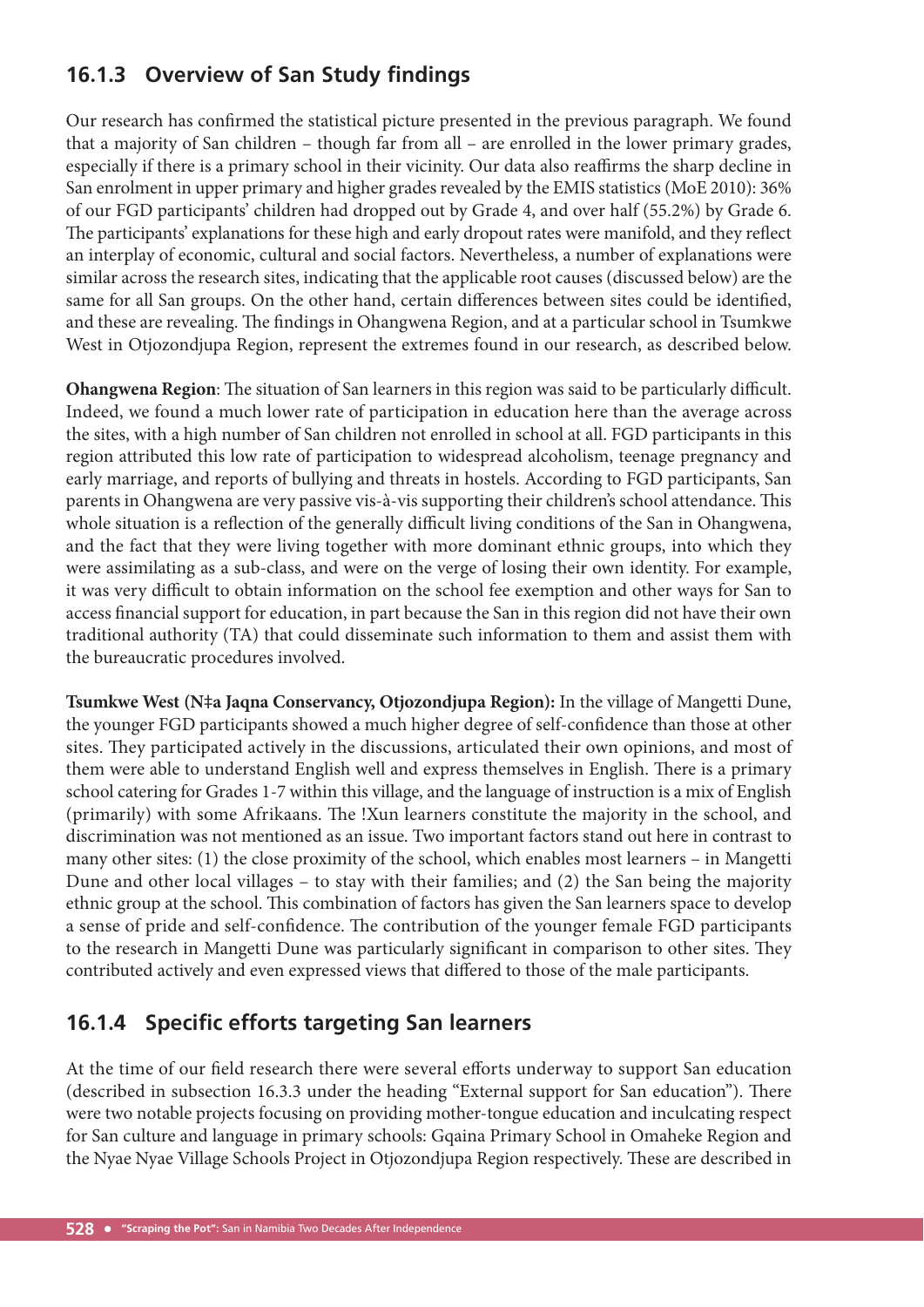more detail in the relevant chapters of this report (Box 4.2 on page 66 and Box 5.3 on page 123). Here we provide a brief description of these important examples of San-friendly education.

**Gqaina Primary School (Omaheke Region)**: Gqaina Primary School (Grades 1-7) is a private, government-subsidised school established in 1991. It is considered to be a model school because it has an extremely low dropout rate (less than 5%) compared to other schools in San areas, and is the only school in Omaheke that uses a San language (Ju|'hoansi) as the medium of instruction – and a high percentage of former Gqaina learners reported still being able to read and write fluently in Ju|'hoansi long after their schooling. Gqaina Primary School has managed to facilitate positive relations between the different ethnic groups at the school; bullying is not tolerated and there is close supervision of the relationship between the learners and also between the school staff and the learners. The school employs Jul'hoansi-speaking hostel and kitchen personnel, which further contributes to a positive learning environment for the Ju|'hoan learners (see Box 4.2 on page 66 as well as Hays and Siegrühn-Mars 2005 and Ninkova 2009). However, despite the school's success, many of the San learners drop out in their first year of secondary school. FGD participants' explanations for this situation correspond with those at other sites – described in section 16.2.

Nyae Nyae Village Schools Project (VSP) (Otjozondjupa Region): The VSP was developed in the early 1990s by NGOs in collaboration with the then Ministry of Education and Culture, with a view to increasing the participation of Jul'hoan children in Tsumkwe East. The project objectives were: to provide schooling in the vicinity of the children's community; to use the mother tongue as medium of instruction; and to include traditional knowledge and skills in the curriculum – all with the ultimate goal of increasing the Ju|'hoan children's self-confidence and preparing them to attend government schools from Grade 4 onwards. In 2004, with support from the Namibia Association of Norway (NAMAS), the Ministry of Education (MoE) took over responsibility for the schools through its Regional Directorate of Education in Otjozondjupa. These schools are now known simply as the "Village Schools". There are six schools in total, but not all of them operate all the time; at the time of writing there are four schools operating. The enrolment rate is high in the villages where these schools are located. Some children from other villages travel daily to school if they are close to one of these schools, or otherwise board with relatives if that is an option. Overall, however, only about 10% of Ju|'hoan children attend a Village School; the remaining 90% either attend a mainstream government school or do not attend school at all. Furthermore, for all Ju|'hoan learners (at the Village Schools and government schools), attendance declines dramatically when moving on to the upper primary school in Tsumkwe in Grade 4.

# **16.2 Barriers to San participation in formal education**

This section discusses the main barriers to San children's full participation in formal education barriers identified in all regions visited. The three most significant barriers – which were also the reasons cited for dropping out of school – were poverty, discrimination/stigma and the remoteness of many villages. However, these and other barriers discussed in this section are interrelated and must be considered together. Although children of other ethnic groups also face some of these barriers (e.g. poverty and remoteness), San alone face the full range of barriers.

### **16.2.1 Poverty**

The main reasons cited by San learners and parents for school dropout relate to finance. FGD participants reported difficulties in covering the costs of school and hostel fees, school uniforms, school materials, toiletries, and mattresses and bedding. Government has long recognised this,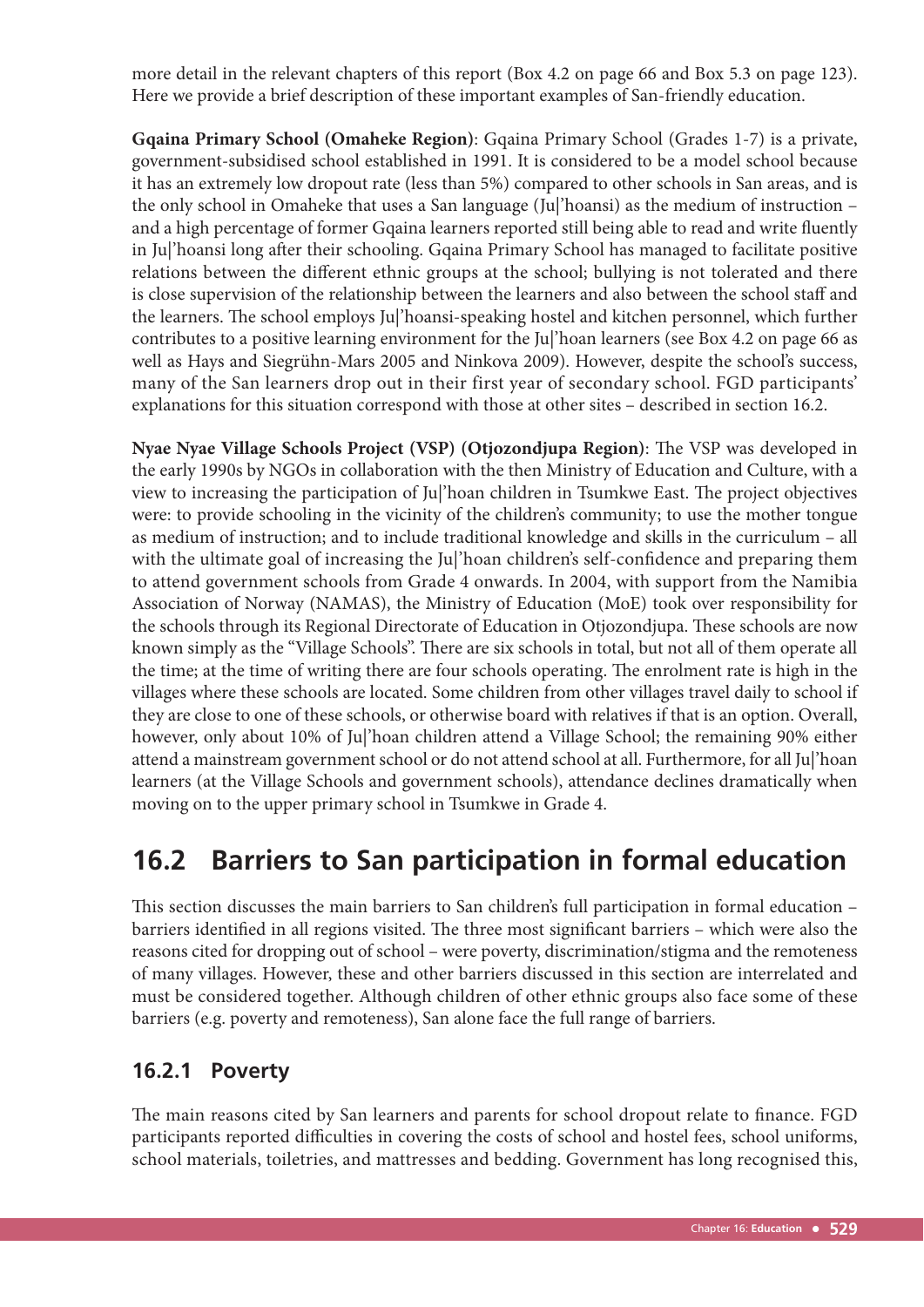and has made efforts to remove financial barriers to school attendance, in particular by exempting 'children in need', including San children, from paying school fees. The policy options document described above (MBESC 2000) states the following:

"A major reason for children not attending school or for dropping out of school is poverty. Thus, as a first step, the MBEC should insist on the implementation of its directives to schools regarding payment of school fund fees and the wearing of school uniforms. Neither of these are compulsory and school authorities should use their discretion in this case." (MBESC 2000: 25-26)

The exemption of school fees was also emphasised in the National Plan of Action for Orphans and Vulnerable Children 2006-2010 (Ministry of Gender Equality and Child Welfare (MGECW) 2007), which urges parties to do the following:

"Ensure that OVC who cannot afford the costs of schooling are exempted from all such costs, by (a) disseminating accessible information nationwide on exemptions from school fees, hostel fees, examination fees, contributions to school development funds and other school-related expenses to children and their caregivers; (b) monitoring and enforcing implementation of the regulations on exemptions by schools nationwide; (c) activating the Education Development Fund to reimburse schools which provide exemptions from contributions to school development funds; and (d) putting in place a plan for exempting OVC from uniforms, or for providing uniforms to OVC free or at reduced cost." (MGECW 2008 reprint: 28).

The National Agenda for Children 2012-2016 (MGECW 2012) states the following in relation to the costs of schooling:

"The Education Act provides that, "All tuition provided for primary and special education in state *schools, including all school books, educational materials and other related requisites, must be provided free of charge to learners until the seventh grade, or until the age of 16 years, whichever occurs first.*" Therefore, the School Development Fund (SDF) system which has been in force since 2001 appears to be in contravention of the constitutional right to free primary education at state schools." (MGECW 2012: 19)

The National Agenda for Children lists priority strategies for attaining the desired education outcomes, the following being the first strategy listed for primary education:

"Address the private costs of education by investigating its affordability in view of the constitutional provision for free and compulsory primary education and making recommendations to Cabinet as to how government can adhere to this provision." (MGECW 2012: 20)

Therefore, as educationally marginalised and vulnerable children, San learners were (or should have been) exempted from paying school fees. However, according to FGD participants, the school fee exemption had not helped improve attendance much, for a number of reasons. Firstly, the policies had been implemented inconsistently, and many San children and parents reported that they were still expected to pay the fees at the time of our research. Parents in all regions made statements like "the principal makes us pay" or "they are requesting school fees from us" (and parents often avoided going to the schools simply to avoid such requests). The UN Special Rapporteur on the Rights of Indigenous Peoples, James Anaya, in reporting on his visit to Namibia in 2012, also stated that San learners described being "routinely turned away from schools for not paying development fund fees" (Anaya 2013: 16).

Secondly, even where the exemption policy was implemented, San were often hesitant to request the exemption due to their fear of being stigmatised by teachers and other learners. Ninkova, referring to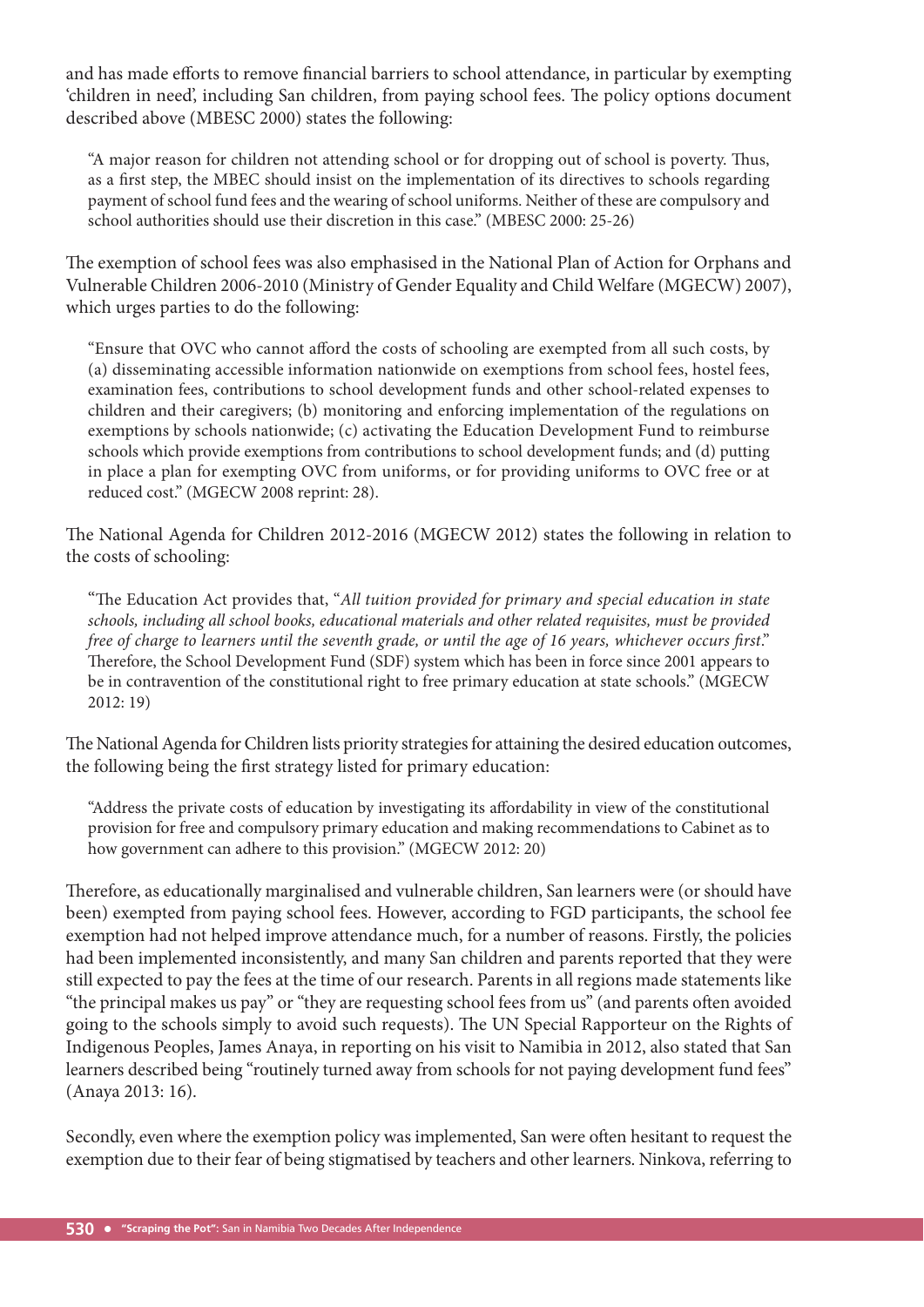her research in Omaheke Region, described this phenomenon as the "dilemmas of special treatment" (Ninkova 2009: 76). FGD participants in our study reported that tensions arose when learners from other ethnic groups thought that the San received unwarranted preferential treatment.

Finally, financial difficulties for San learners go beyond the school fees themselves: school uniforms and other clothes are also considered necessary for school, as are toiletries and other products necessary for personal hygiene – and the difficulty of paying for toiletries was mentioned as a particular reason for dropping out of school, especially for girls. Many San learners reported that they faced bullying by other learners and teachers due to the fact that they could not afford toiletries and thus could not wash properly; learners reported being told by both school officials and other learners that they were "dirty" or "smelled bad".

Since January 2013, primary education has been 'free of charge' for all children in government schools, in that parents/guardians of learners in Grades 1-7 no longer have to contribute to the School Development Fund.<sup>7</sup> If implemented in practice across the board, this could solve the problems associated with singling out the San (and OVC) for exemption from school fees – but it will not address the problem of the additional expenses for hostel fees, bedding, toiletries, uniforms and other necessary items. Furthermore, this exemption from paying school fees applies only to primary schools, and San learners in secondary schools report the same financial challenges.

The extreme poverty faced by most San also forces children to leave school in order to contribute to their meagre family incomes – a reason for school dropout cited at a number of our research sites. A recent ILO report assessing the extent to which San children are involved in child labour in Omaheke, Oshikoto, Otjozondjupa and Kunene Regions found that child labour was occurring in San communities with a prevalence described as often "high or very serious" (ILO 2012: 7). San children engaged in a range of economic activities, but mainly farmwork, domestic work, construction work and selling small items. The ILO found that some of the working children could be exposed to extreme hazards ranging from toxic substances and dangerous equipment to harsh weather conditions and sexual abuse, whereas others did not face such hazards; some dropped out of school simply to take over domestic work in their own households in order to free their parents from chores so that they could pursue piecework or paid work (ILO 2012: 62). The majority of the children who reported being engaged in productive work were still enrolled in school, although work certainly had the potential to affect their school attendance (ILO 2012: 7).

It is thus clear that poverty affects San children's ability to attend school in numerous ways.

# **16.2.2 Discrimination**

Discrimination against San learners was still common 23 years after Independence. At our research sites in all regions, we heard narratives outlining the verbal and physical abuses that San children endured in schools and hostels. This discrimination experienced by the San has been described in many publications over the last 20 years (e.g. Le Roux 1999; Suzman 2001b; Hays 2002 and 2007; and Ninkova 2009), and apparently the situation has not improved. In its *National Policy Options for Educationally Marginalised Children*, the MBESC also acknowledged discriminatory attitudes as a major factor in learners' reluctance to attend school and in the high dropout rates (MBESC 2000: 23). More than a decade later, the UN Special Rapporteur on the Rights of Indigenous Peoples,

<sup>7</sup> See, for example, Ministry of Education, "Latest News and Events: Free Primary Education from 2013", accessed at www.moe.gov.na/news\_article.php?type=pressrelease&id=97&title=Free.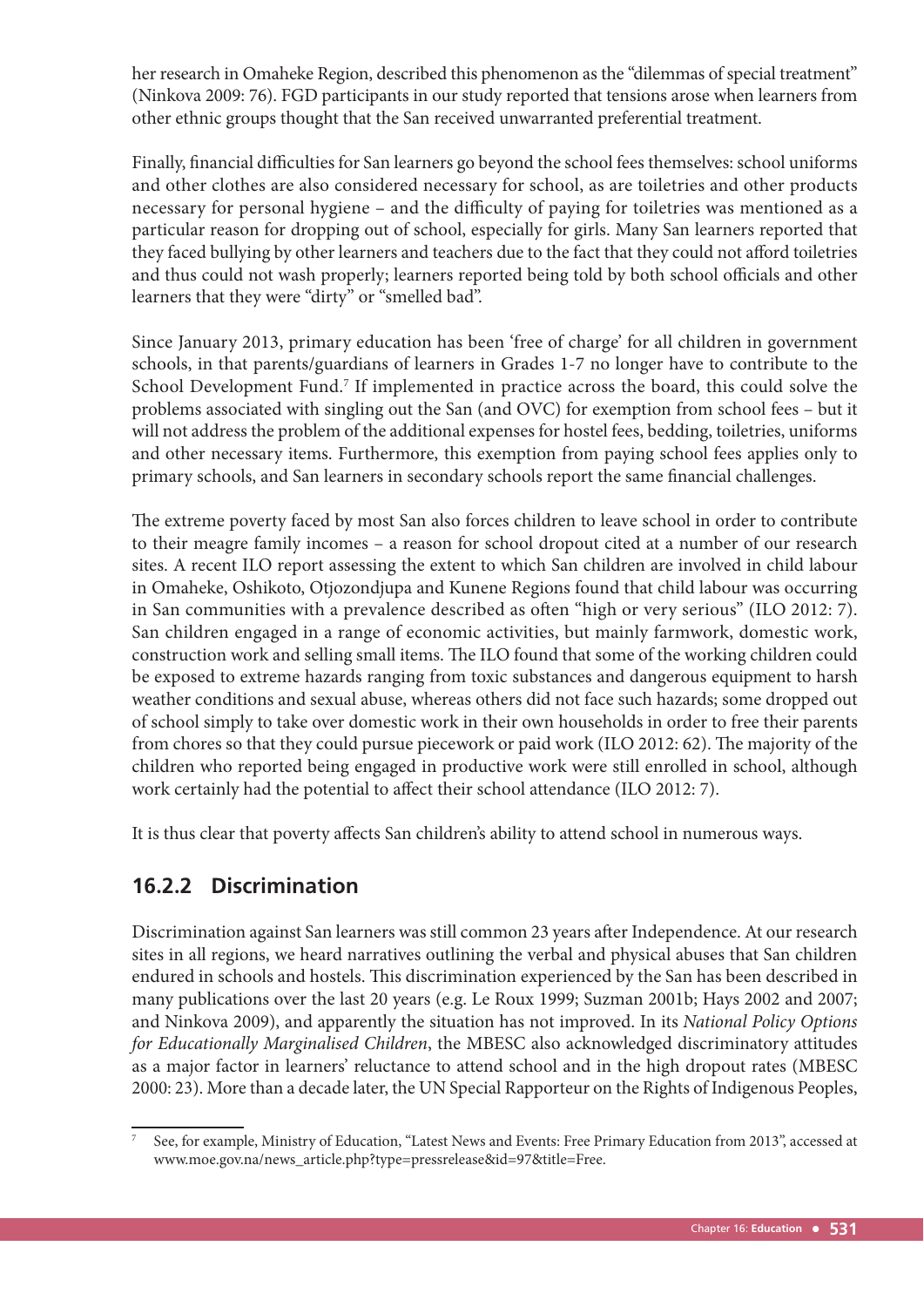James Anaya, reported hearing from San communities: "… almost uniformly that discrimination, teasing, and negative stereotyping of San children characterises their educational experience" (Anaya 2013: 16).

FGD participants in our study revealed that many learners misrepresented their identity in order to hide being San and thereby escape mistreatment.

It was not only the children themselves who faced prejudice; San parents were also confronted with stereotypes perpetuated by school staff and parents from other ethnic groups. The most prominent bias expressed by others is the perception that San parents do not take an interest in their children's education. This misconception was often attributed to the fact that few San parents had attended school and were therefore unable to recognise the importance of education for their children. Our findings clearly contradict this stereotype: San parents at all sites emphasised the importance of formal education for their children's wellbeing. They further stressed that their children's formal education would improve their own wellbeing, as in later years the children would be employed in the formal sector and would thus be able to take care of their parents. FGD participants discussed the importance of a good education for their children as a precondition for any development of their communities.

The African Commission on Human and Peoples' Rights (ACHPR) Working Group on Indigenous Populations/Communities recommended the following, among other things, in 2005:

"Complaints about discrimination and stereotypical utterances against San learners should be thoroughly investigated and punished. The government should criminalize discrimination in all forms but in particular based on race or ethnicity in accordance with Article 4 of the Convention on the Elimination of all Forms of Racial Discrimination and Article 2 of the African Charter on Human and Peoples' Rights." (ACHPR 2005: 129-130)

The discrimination experienced by most San learners and their families is often traumatising, and has deep and long-lasting effects. It leads to low self-esteem as well as mistrust of members of other ethnic groups and school staff. The psychological and emotional impacts of the mistreatment also severely reduce learners' motivation to attend school. The end result for most San learners is that they leave the formal education system prematurely – which, in the absence of other education and training and opportunities, has serious repercussions for their future economic options.

# **16.2.3 Remote location of villages**

A third major barrier to education for most San has been the long distances between the learners' home villages and their schools. Such distances have several important ramifications. Firstly, San learners must travel far to attend school, and public transport is costly and rarely available, thus the majority of learners (except those living in towns like Outjo and Gobabis) have to leave their home villages to live either in hostels or with relatives or other families during the school year. Secondly, most San children have always lived in small family groups, close to their parents and extended family, thus moving to a hostel at an early age can be terrifying for them, and reports of bullying – often extreme – are common. Furthermore, the living conditions in government school hostels are often far from adequate. It was reported in *The Namibian* newspaper in 2013 that residents of the hostel at Donkerbos Primary School in Omaheke Region had to sleep on the bare floor, with no electricity at all, and an irregular supply of water (*The Namibian*, Charles Tjatini, 11 April 2013). Parents in our FGDs in other regions reported similar hostel conditions, and an additional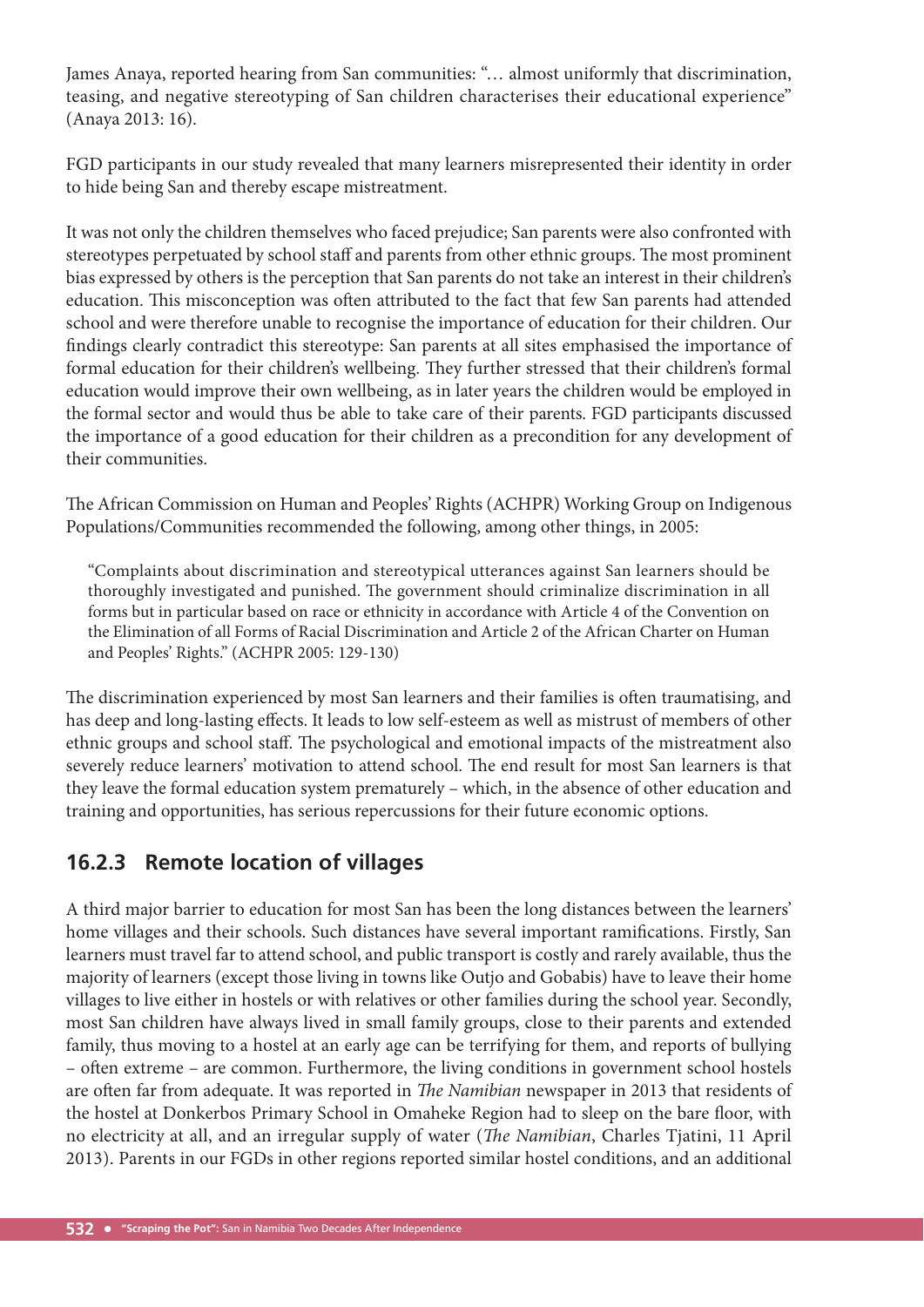common complaint was that other children steal the San learners' few belongings. Lastly, San learners faced discriminatory practices by hostel staff on a regular basis.

Many learners who had the option of living at home while attending school still had to walk long distances to school. Parents worried that this was dangerous for their children.<sup>8</sup> Long distances also meant that parents could not be sure – and could not ensure – that their children actually attended school, and cases of children skipping school were mentioned frequently in our FGDs at various research sites. Furthermore, the long distances meant that it was difficult for parents to interact with the schools; they rarely visited the schools due to the distances, and this contributed to the above-mentioned stereotypical misconception that San parents do not care about education. When there was a problem with a learner at school, it was often difficult for the teacher to get in touch with the parents, and this often led to misunderstandings, with the result that the children stayed at home.

San who lived together with non-San people (e.g. in communities in Omusati, Ohangwena and Kavango) frequently reported that their children went to live in host households of other ethnic groups. It was not always clear whether the children were expected to do domestic chores to pay their way, and some parents complained that their children were not treated well in these families.

Many children who had the option of attending lower primary school close to home then faced the need to travel further away to attend upper primary or secondary school. The disproportionately large decline in attendance numbers for San learners following the transition from lower to upper primary and then to secondary school can be attributed largely to the conditions described above.

# **16.2.4 Cultural mismatch**

The cultural mismatch between school and home can be broken down into two general categories: language, and differences in cultural and social practices.

**Language**: Despite the progressive Language Policy for Schools in Namibia (see both MEC 1991 and MBESC 2003), efforts on the ground have not led to the expected results. The policy has not been implemented evenly across the country, and most San languages have been excluded. At present there are orthographies and dictionaries for only three San languages, namely Ju|'hoansi, !Xun and Khwedam. Of these, only Ju|'hoansi is recognised and used for formal education purposes, but only in the Gqaina Primary School in Omaheke and the Village Schools in Nyae Nyae, Otjozondjupa (described above and in the relevant chapters). Thus far only Ju|'hoansi has a functional curriculum committee under the National Institute for Educational Development (NIED – a government body). The Working Group of Indigenous Minorities in Southern Africa (WIMSA – see Chapter 3) has established language committees for !Xun, Khwedam, Taa and Hai|om, which have developed some basic literary resources for these San languages, but a lack of financial resources has hindered publication of these. Furthermore, these language groups have not taken the first step of applying to the MoE for official recognition of their languages as languages of instruction, this being a prerequisite for their official use in schools (Davids 2011: 129). Funding is a major obstacle for these efforts: mother-tongue language development is mainly donor-driven and thus dependent to a very large extent on outside funding (Davids 2010).

<sup>8</sup> For example, discussion participants Uitkoms Resettlement Farm cited a case of a schoolgirl being raped on her way to school, and parents in some rural places worried about wild animals possibly attacking their children.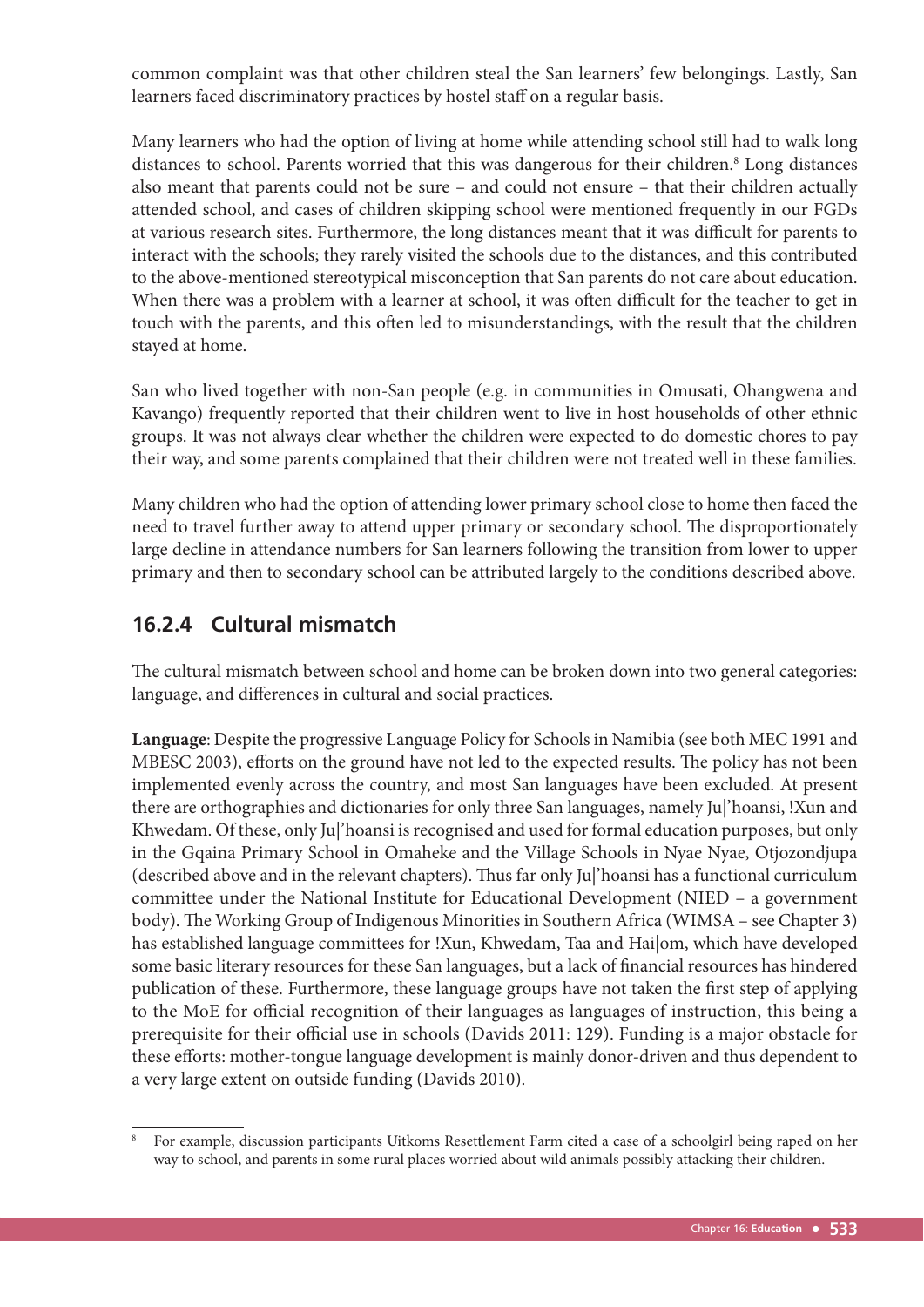Another significant obstacle to achieving mother-tongue education in San languages is a lack of qualified teachers able to teach in San languages and to use the materials developed. Even the Nyae Nyae Village Schools and Gqaina Primary School, both of which incorporated Ju|'hoansi education (see below), had to reduce the number of classes taught in Ju|'hoansi as there were not enough teachers available for this task. The Nyae Nyae Village Schools Project trained 12 teachers from the surrounding communities in the 1990s, but by 2011, none of these teachers were involved in the project any longer (Davids 2011: 130; Hays 2002). With support from NAMAS, other Ju|'hoansispeaking teachers are currently being trained, and some have already received certification. Most of these teachers are San, but a few of the San teachers are not Ju|'hoansi (see Box 5.3 on the Village Schools, page 123).

The lack of teachers and the slow progress in the development of mother-tongue materials mean that the vast majority of San learners have to learn in a 'foreign' language which many of them only start to encounter when entering school.

**Cultural and social practices**: The traditional socialisation and educational practices of the San differ considerably from the Western models applied in formal education systems. A number of authors have discussed child-rearing and socialisation among San groups (e.g. Biesele 1992 and 1993; Draper 1976; Konner 1976; Katz et al. 1997; and Guenther 1999). Following is a summary of the ways in which these practices can conflict with formal schooling (from Hays 2007: 227-248). The list is not exhaustive, but the few examples provided suffice to explain the difficulties that San children face in schools:

- San cultures generally do not tolerate aggressive behaviour and competitiveness, whereas the mainstream schooling system promotes competition, which requires self-promotion, and the latter is strongly discouraged in most San cultures.
- In many San cultures, parents place little pressure on their children to work, and do not fully involve their children in performing daily chores until the children reach adolescence, whereas compulsory schooling demands children's full participation at all times.
- Most San cultures strongly emphasise personal autonomy and free will, whereas learners in formal schools have little freedom; there is a rigid schedule every day which leaves little room for individual choices (also as regards subjects of study).
- $\bullet$  San children often accompany their parents and learn by observing, thereby gaining detailed and integrated knowledge about, for example, a large variety of plants and animal species, but this way of teaching and learning strongly contrasts with the formal schooling methods which are based on rote memorisation and hierarchical classification.
- Learning practices of the San generally emphasise the process rather than the result, with failure viewed as a normal part of the learning process (and sometimes as an acceptable and normal outcome), whereas in formal education, learners who do not meet the requirements according to schedule are viewed as 'failures'.
- San learning techniques are based on internal rather than external motivation, whereas formal schooling techniques generally rely on external forms of reward and punishment.

It has to be emphasised that the San on the whole have faced dramatic changes in their livelihood contexts, and these changes have resulted in transformations of their socialisation and educational practices (as described in several sections of this report). However, their deeply-rooted cultural beliefs are changing more slowly, and this slower transformation is "... creating a widening gap between what is needed to participate in mainstream society and its institutions, and the cultural belief systems and values" (Hays 2007: 248).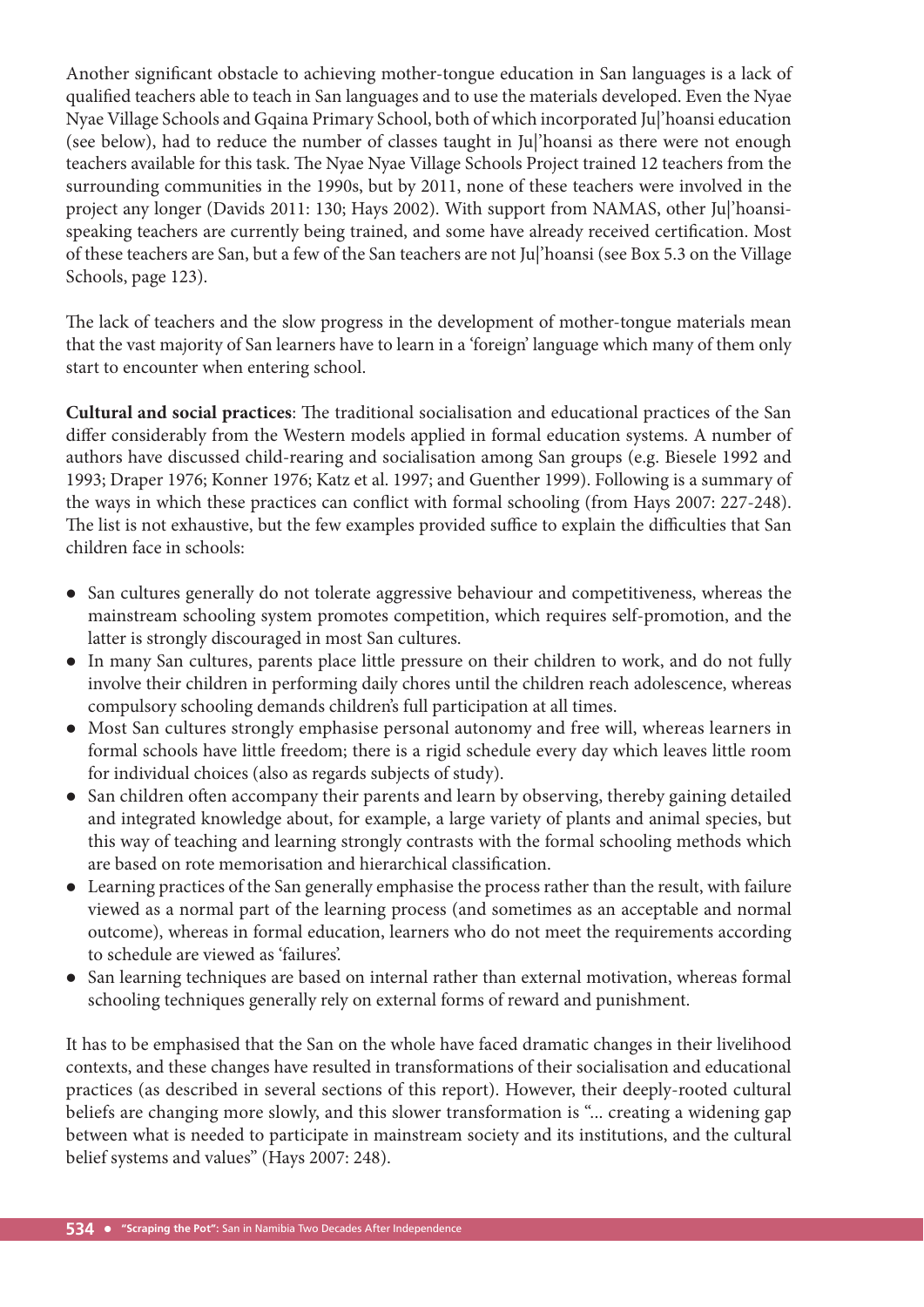# **16.2.5 Inappropriate curricula**

Namibian school curricula do not reflect the history and the social realities of San communities, which makes it difficult for San learners to relate the content of their learning to their own lives. Furthermore, their fellow learners do not learn about the specific history or living circumstances of San communities, or about their rich culture, in the course of their schooling.

This issue was discussed in detail during the San Study workshop with community representatives. Participants from Nyae Nyae Conservancy reported that on one occasion the San elders visited their schools to tell the learners about their past and their specific skills. Apparently the San learners appreciated this input; they had reported that the narratives had greatly motivated them, and had sensitised the other learners and the teachers. The workshop participants stressed the importance of a positive representation of San culture and history – one focusing not only on their history as hunter-gatherers, but also on other aspects of their rich culture. This example from Nyae Nyae is a positive example that could be followed elsewhere.

# **16.2.6 Lack of role models**

In all regions it was repeatedly reported that the lack of role models further reduced the motivation of San learners. At each site, FGD participants indicated that they knew of hardly anyone in their own community who could serve as a role model. Although some San learners have succeeded in reaching Grade 12, in reality they are no more likely to find a job than those who dropped out of school early. In fact, at least one study has shown a negative correlation between education and employment (in Tsumkwe; Lee 2013).

The formal school curricula do not encourage visionary and innovative thinking about alternative career development paths for the San. Asked what professions they envisioned for themselves, most of the younger FGD participants restricted their responses to very conventional occupations, with teacher, police officer, nurse and lawyer cited most often. Many of the few San who made it through the education system had left their communities to undertake tertiary education or further training in Windhoek (see Box 16.1 on San in Windhoek further on), and because they were far away and returned to their home villages/towns only occasionally, they could not serve as role models.

Participants in the workshop for community representatives complained that the "Back to School and Stay at School" campaign run by the Office of the Prime Minister (OPM) used non-San promoters; they felt that it would have been more appropriate to use San people who had successfully completed their schooling so as to provide more realistic and inspiring models for San youth.

# **16.2.7 Teenage pregnancies**

In all regions, teenage pregnancies and early marriages were cited as reasons for the high rates of early dropout among girls. At certain sites it was also reported that young San girls sometimes entered into sexual relationships with elderly men in exchange for money, which also led to their dropping out of school. It was also reported that San girls sometimes experienced domestic violence and sexual abuse (both linked to alcohol consumption). Lastly, it was reported that teenage mothers usually did not return to school after giving birth.<sup>9</sup>

This problem is not unique to the San. One main goal of the *Education Sector Policy on the Prevention and Management of Learner Pregnancy* (MoE 2012b) is to increase the number of learner-parents who complete their education.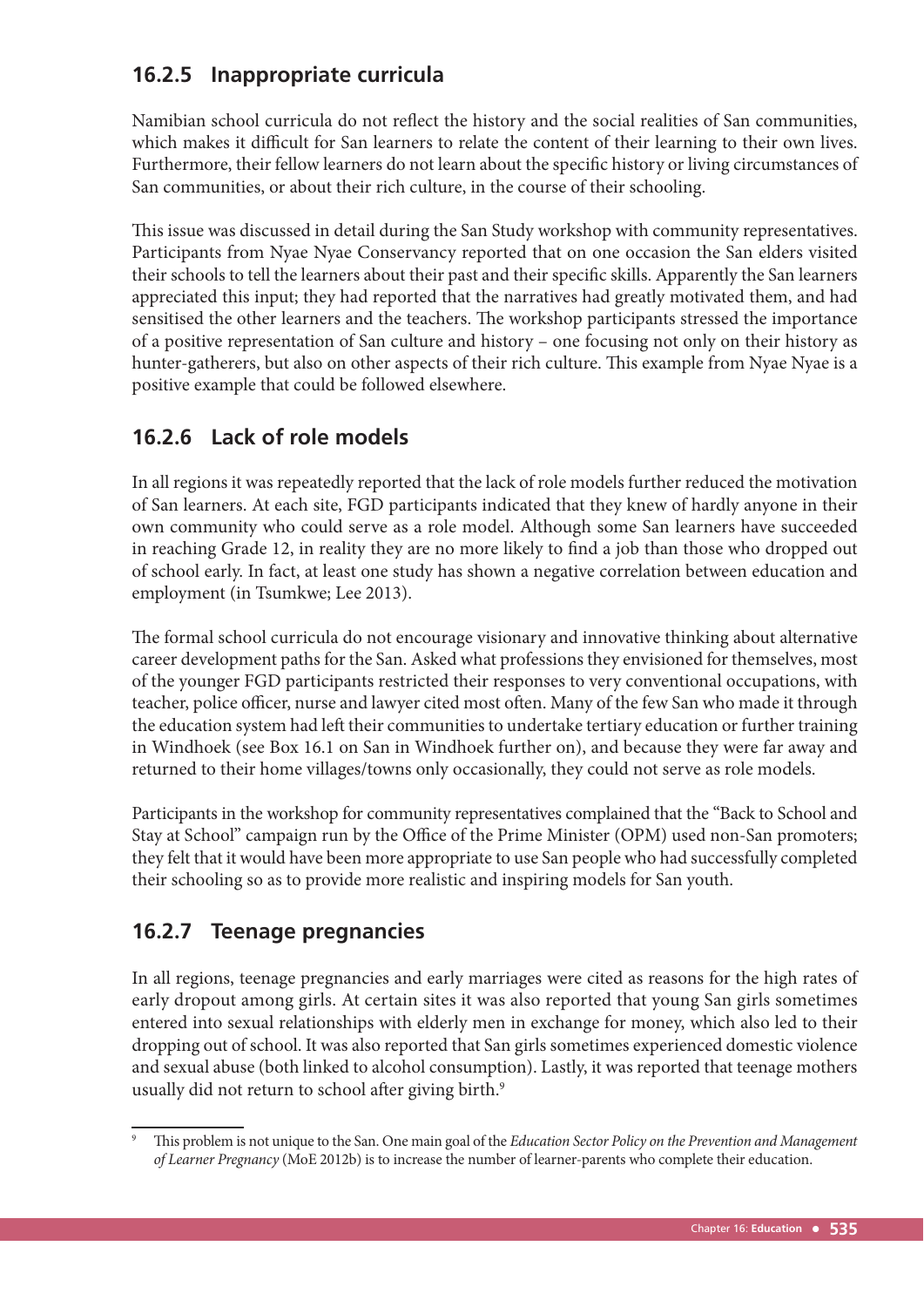The UN Special Rapporteur on the Rights of Indigenous Peoples recorded complaints from San girls about sexual abuse by their teachers. He also reported that teenage San mothers who wanted to return to school had been turned away (Anaya 2013: 17). By no means are these experiences exclusive to San girls, but due to their extremely weak position in the social hierarchy at schools (as described throughout this report), San girls are especially vulnerable to such abuses.

# **16.3 Other educational issues**

Most of the funding allocated to improving San education – through both governmental and nongovernmental approaches – is aimed at increasing participation from Grade 1 through Grade 12, and especially in the primary education phase (Grades 1-7). However, there is growing support for efforts to address both younger and older learners, including: early childhood education; tertiary education or further training for those who complete secondary school (or who reach a level that allows for entry into further programmes); and adult education for those who have little or no formal education. Some efforts in these areas are outlined in the following subsections.

# **16.3.1 Early Childhood Development**

The Early Childhood Development (ECD) programme is run under the auspices of the Ministry of Gender Equality and Child Welfare (MGECW), which is responsible for children aged 0-4, and the Ministry of Education (MoE) is responsible for pre-primary education (ages 5-6). This means that the responsibility for ECD is split between two ministries. The government provides pre-schools in some areas, but the distribution of pre-schools remains uneven across the country. Despite efforts to prioritise rural and poor communities, hardly any pre-schools have been established in the vicinity of San communities, even though experiences have shown that San learners who participate in pre-primary education are more comfortable with the formal learning environment thereafter. Pre-schooling for the majority (if not all) San children would enhance their chances of success in primary school, and thus would reduce the high rates of dropout from school (Haraseb 2011: 136).

ECD is one component of WIMSA's education programme. This component is supported by the Bernard van Leer Foundation (based in The Hague). Through its ECD programme, WIMSA has been involved in developing and opening ECD centres (for ages 0-4) and pre-schools (for ages 5-6) for San communities in five regions, i.e. Omaheke, Kunene, Oshikoto, Caprivi and Otjozondjupa. The initiative for this ECD programme flowed from WIMSA's establishment of community youth groups, members of which decided to focus on ECD activities. WIMSA offers these group members opportunities for training in ECD provided by the National Early Childhood Development-NGO Association (NECD-NGO Association). The main goal of WIMSA's ECD programme is to provide access to pre-school education that "… uses their mother tongue as a language of instruction, in learning centres managed by San communities, and using trained San teachers – and, in the process, to develop stronger cultural identity and pride" (Haraseb 2011: 139). In addition, this programme helps learners to proceed to the next phase of their education by, for example, programme staff assisting with their enrolment in primary schools. WIMSA's programme also links ECD with community development, in that the ECD centres and pre-schools are built by community members with government support (in the form of building materials or food for work), and teaching staff are recruited from the community (Haraseb 2011: 140).

The report on the final assessment of WIMSA's ECD programme (WIMSA 2010) concludes that the learners who had attended a WIMSA ECD centre or pre-school seemed to enrol in higher numbers in primary school, and managed relatively better than others in the primary school environment.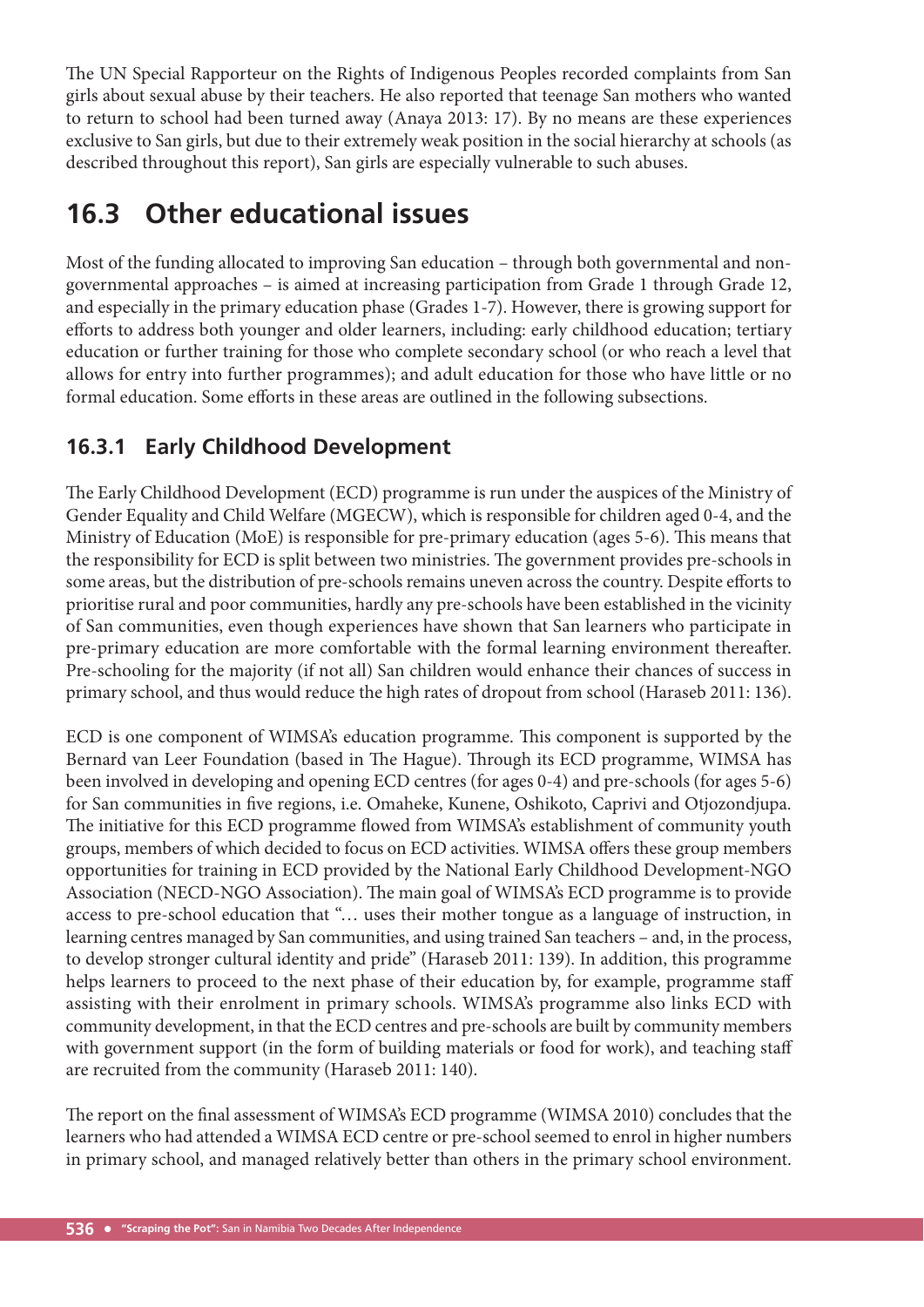However, the report also identifies weaknesses in the programme. For example: the use of mother tongue was not always applied consistently; there were variations across facilities and in relation to equipment (e.g. some of these facilities were not able to provide basic amenities such as toilets and/or basins for handwashing); weak supervision and support of staff; and the lack of a system for monitoring the transition from pre-primary to primary school (WIMSA 2010: 17-18).

UNESCO Namibia is involved in supporting ECD policies and developments through its Education of Children in Need (2002-2013) project. The overall objective of this project is to contribute to the national goals of social justice and equity by advocating for, and promoting, every child's right to a sound foundation for life through contextually appropriate and inclusive Early Childhood Care and Education (ECCE), and by placing ECD in the forefront of policy formulation and effective programme implementation. The project's integrated approach entails viewing education in a holistic way, and integrating community participation, hygiene, health, nutrition, culture, citizenship and other correlated issues that affect children's development. Since 2002 the project has established five ECD centres in Ohangwena Region and three in West Caprivi. A training programme for ECD teachers provides ongoing training; a feeding scheme supports learners in the ECD centres as well as in primary schools; and basic toiletries, school uniforms and teaching materials are supplied through the project.

# **16.3.2 Tertiary education**

Very few San learners have qualified for tertiary education, even though various institutions have provided support over the years for San learners' educational progress beyond secondary school. The OPM funds scholarships for San studying at either the University of Namibia (UNAM) or the Polytechnic of Namibia (see the subsection on external support for San education further on, and Box 16.1 on the next page), and WIMSA provides support for San learners who have qualified for further education. In addition, support is available for San youth who may not have completed secondary school but would like to receive practical training. For example, the Namibian Community Skills Development Foundation (COSDEF) is supporting and supervising community skills development centres (COSDECs) which provide competency-based skills training, some of which is directed at San youth specifically (see paragraph on COSDEF further on). UNESCO supported a leadership and skills training programme for underprivileged groups and a youth project in Ohangwena (2006- 2012) which in turn sought to support local initiatives to generate sustainable livelihoods in nonagricultural activities, provide vocational skills development, and undertake training in leadership and organisational development as well as business and finance management.





Above: A San man who completed his tertiary education through WIMSA's Tertiary Student Support Programme for San, and went on to full-time formal employment in Windhoek.

See Box 16.1 on the next page for further detail on San living in Windhoek (i.e. students and graduates now working in the capital).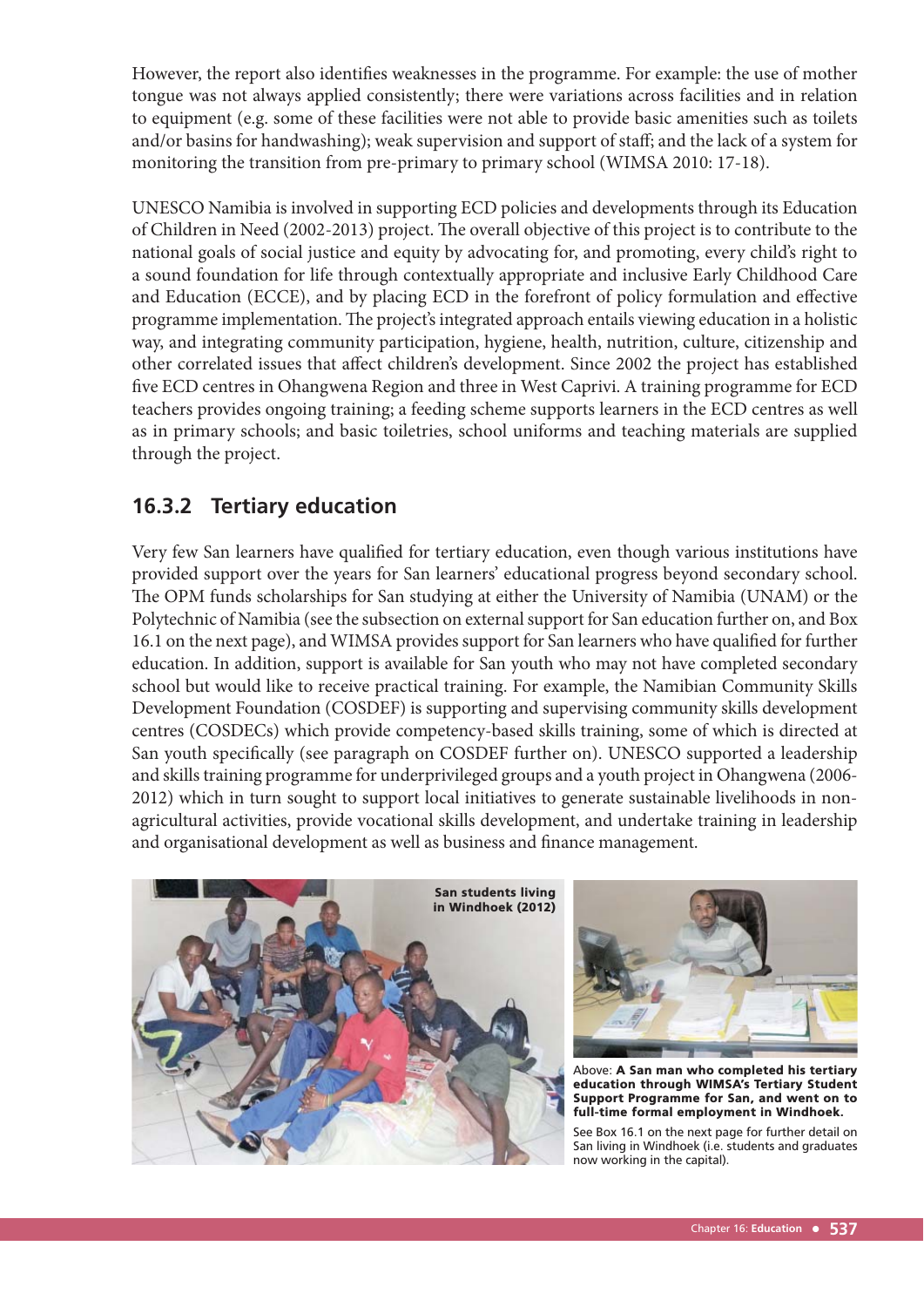#### **Box 16.1:** The San in Windhoek By Richard Kiaka

Throughout our research, and during the feedback sessions conducted for the San Study, it emerged that there were a number of San people living in Windhoek, many of whom were here for further studies. As most tertiary education and training opportunities are found in the capital, those who manage to complete their formal schooling tend to end up here. Others whom we interviewed in Windhoek occupied a formal position (in a government office or an NGO) that required a certain level of formal education. Most of the San living in Windhoek fall into one of these two categories (or they have a family member who does). The San in Windhoek did not come from a particular community; they hailed from various San communities, and represented most of the San language families. As a group, they had higher levels of education than their fellow San at the regional research sites, higher income levels and generally a greater awareness of their identity as 'San'.

The research team conducted interviews with some of these Windhoek-based San individuals, with an emphasis on their educational career and experience.<sup>a</sup> The aims were: to understand how they compared their existence in the city to living in their communities; to identify factors contributing to the success of San individuals in the formal education system; and to compare their experiences to those recounted at our research sites in the other regions.

The San interviewees in Windhoek considered their living conditions in this city to be better than in their home communities. This was at least partly due to the fact that they were either working and receiving a salary, or studying and receiving a stipend – in both cases benefiting from a regular income. At the same time, this income was necessary for them to be able to live in the city, and if there were problems and the income ceased or became irregular, it was far more difficult for them to get by than it was in their home communities. Some of the interviewees were residing with immediate family members in Windhoek, and others were alone, but all of them lacked the extensive social support networks which would have supported them in difficult circumstances back home. So, while appreciating the advantages of living in Windhoek, some interviewees also expressed a preference for being closer to their families and support networks. It was clear that an essential precondition for living in Windhoek was a dependable source of money.

The interviewees regarded formal education as the key to their current positions – all had attained a level of education that enabled them to move on to tertiary training or qualified them for government or administrative jobs. In the course of the interviews it became clear that those who had continued beyond primary school (i.e. Grade 7) had been able to do so because they received outside support. The most important kind of support was financial - all of the interviewees had received financial support for secondary and/or tertiary education.

The financial support that the interviewees received came from the Student Support Programme of the Office of the Prime Minister (OPM), or scholarship programmes offered by the Roads Authority (a Namibian parastatal), or the Working Group of Indigenous Minorities in Southern Africa (WIMSA) or the Forum for African Women Educationalists Namibia (FAWENA). The OPM Student Support Programme sponsors the highest number of San studying in Windhoek because it has a higher budget for this purpose than other organisations offering stipends for San. However, the interviewees who benefited from this OPM programme reported encountering some difficulties with this support. In particular, monthly stipends and tuition fees were often paid late – a situation which understandably caused complications for the students. Furthermore, communication about these problems and other concerns was an issue. They had also found it difficult to navigate the funding application process, and revealed that only a limited number of San are able to access information on funding opportunities for further education, primarily due to the remoteness of their home communities.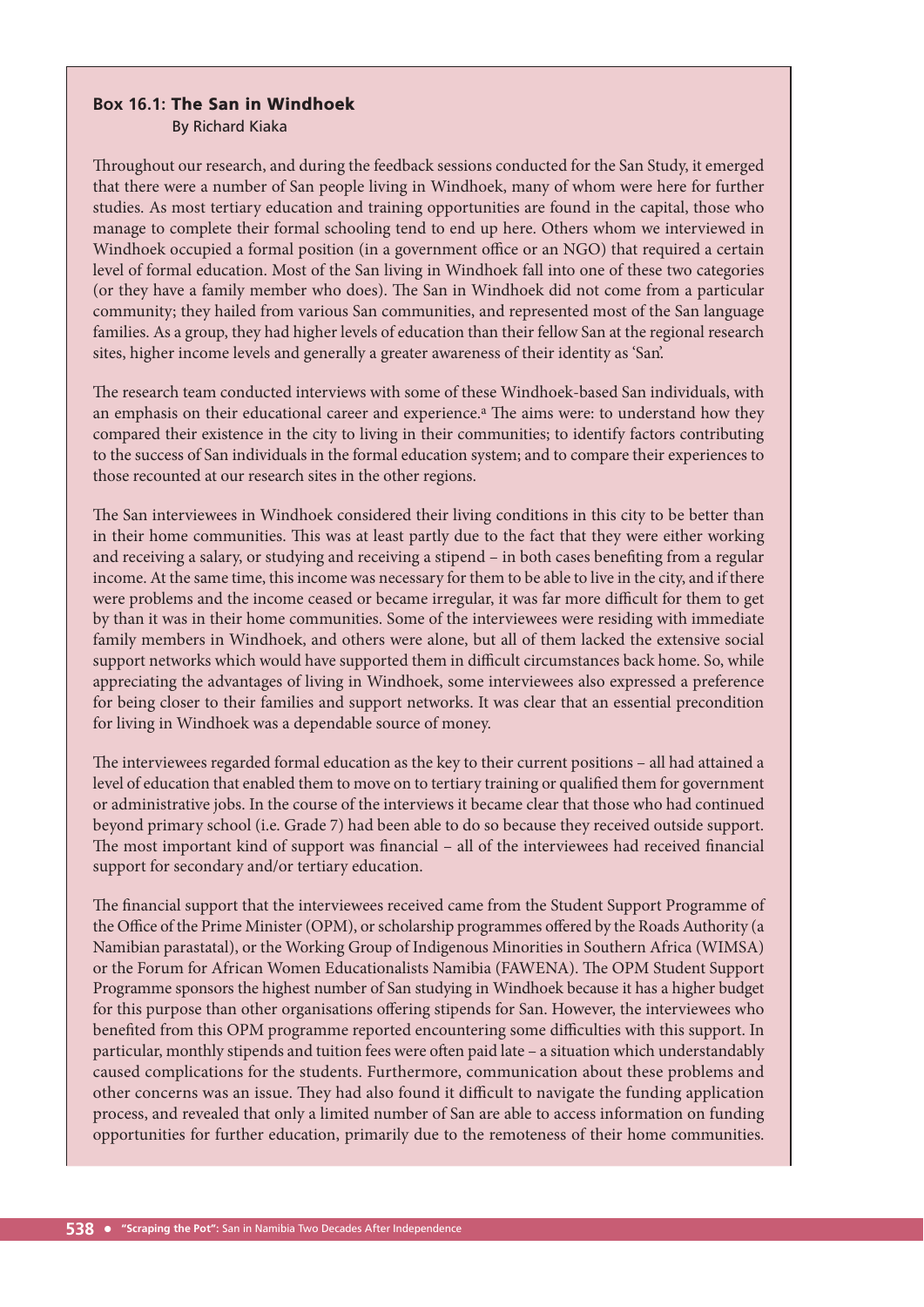Such issues pose serious challenges for current and potential San students, and indicate a need for better coordination within and between the relevant institutions.

In addition to financial support, a number of the interviewees emphasised that they had received encouragement and moral support from key individuals – usually family members, teachers and other school staff - to do well in school. This kind of support included building self-confidence, following up on school performance, and in general motivating them to aspire to doing well. Some indicated that this kind of support could take the form of parents 'forcing' their children to go to school – something that San parents are frequently said *not* to do (as noted earlier in this chapter). It is not always clear what is meant by 'force' in this context, but for some it seemed to mean simply providing a strong incentive to continue going to school – which ultimately enabled them to obtain a Grade 10 or Grade 12 certificate. The narratives of the San in Windhoek showed that this kind of support and encouragement plays an important role in determining how long San learners continue with their schooling.

Most of the San interviewed in Windhoek saw themselves as achievers in education and/or their career, and as people who could serve as examples and role models for other San youth who desired take the same route of tertiary education/training in Windhoek. Most of them said that they would be willing to participate in the "Back to School and Stay at School" campaign run by the OPM, and in other existing (or planned) initiatives aimed at motivating and supporting San students to continue with their formal education.<sup>b</sup>

The interviews with the San in Windhoek made clear that the two major factors that helped them to complete their formal education were financial support and an encouraging learning environment – two factors that were also identified in our research discussions and interviews at all sites in the other regions. Because financial support is crucial for San who want to access secondary and tertiary education, a comprehensive strategy is needed for effectively disseminating information to San who may be eligible for funding from existing sources (OPM, WIMSA, FAWENA etc.), and for supporting applicants with the funding application process - with special efforts directed to those in remote communities. In addition, timely payment of stipends is critical to preclude placing students in a difficult financial situation.

It is important that San have the same opportunities for education and employment as other ethnic groups, thus the efforts of the OPM and support organisations to assist San financially and otherwise to attain higher education levels and to access employment are very necessary. Without such support, it would be extremely difficult for any San to access such opportunities.

It is also important to recognise that the San interviewed in Windhoek were in this city because of jobs or education, thus they had opted to live in Windhoek to take advantage of these opportunities. However, not all San – indeed very few – express a desire to live in Windhoek or other urban areas. Some San individuals come to the city but then choose to return to their home communities where they have support networks in place. Therefore it is important that San also have such opportunities closer to home. This desire was also expressed by some interviewees in Windhoek, who envisaged returning to their communities after completing their studies, in the hope that they could serve as role models for younger members of their communities.

a Potential interviewees were identified through a snowball system. Semi-structured interviews and group discussions were conducted with the San interviewees from February to April 2013. We interviewed nine people who were employed by different government agencies and NGOs, and 17 students. In total there were 10 female and 20 male interviewees. Most of the students hailed from the Khwe and Hai||om communities in Caprivi and Kunene Regions, and two were Ju|'hoan students from Gobabis (Omaheke) and Mangetti Dune (Tsumkwe West, Otjozondjupa). All of the students interviewed were studying with the support of the OPM Student Support Programme.

b See section 16.2.6 on the lack of role models.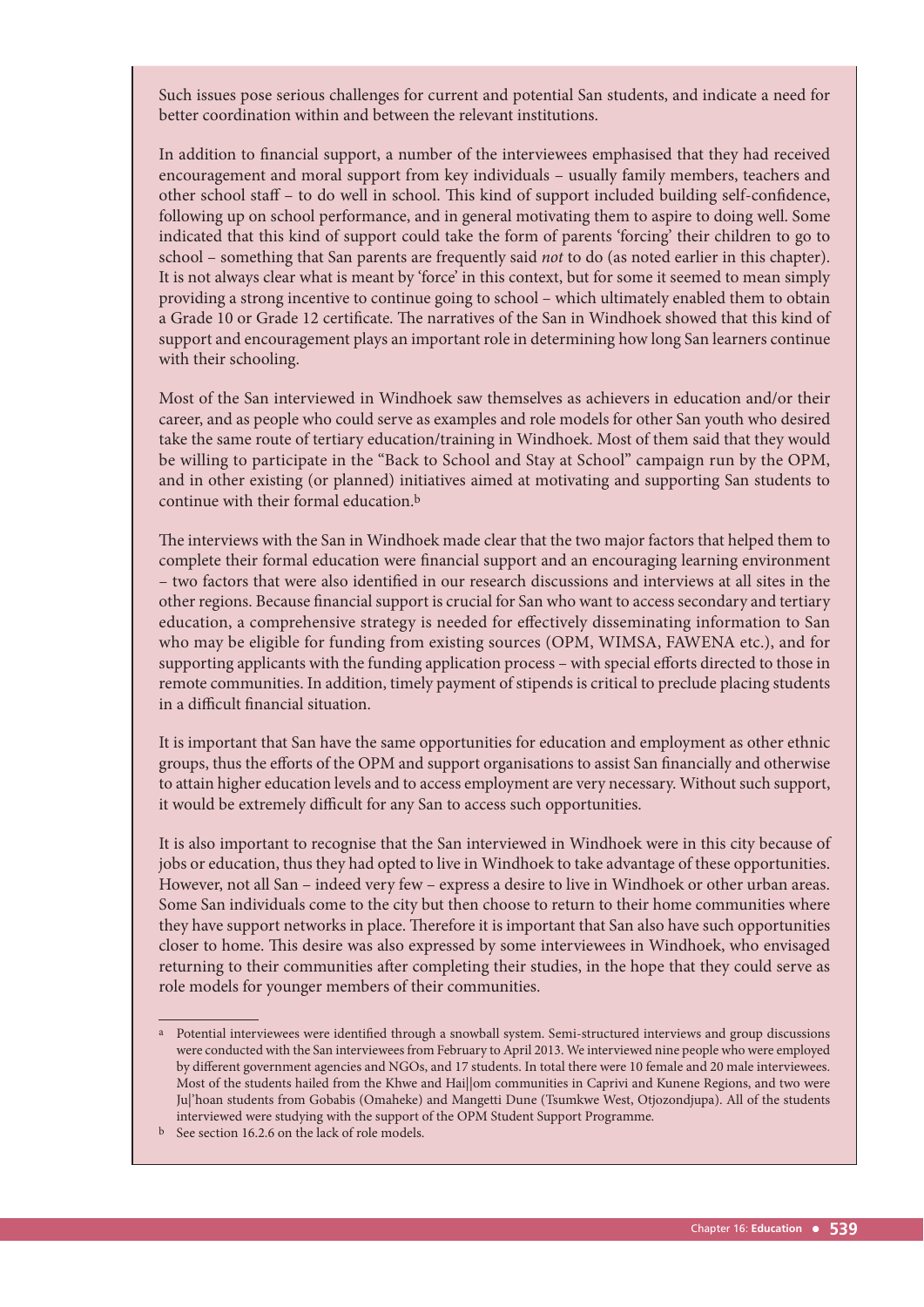#### **Box 16.2:** A Khwe case study

**The following case study describes the education and career trajectory of a Khwe man who successfully advanced through the formal education system and was then offered a job in government. He is one of the very few San people in such a position. Although his experience can hardly be said to be representative, and such opportunities seem far removed from the day-to-day realities of San villages and informal settlements in Namibia, participants in our discussions at all research sites expressed a desire to have more people from their communities attaining such positions.**<sup>a</sup> **Thus it is important to recognise that this man's career trajectory, though rare, does represent the aspirations of a number of San today.** 

The research team interviewed a 29-year-old Khwe man living in Windhoek, whom we will call Petrus. He is currently an Assistant Human Resource Officer in the Office of the President.

Petrus began his education at Ndoro Memorial Primary School in Caprivi Region, where he completed Grade 7. He went on to Caprivi Senior Secondary School in Katima Mulilo, where he completed Grade 12. An exemption from paying school fees made it possible for him to finish both primary and secondary education, but Petrus also stressed the importance of the support that he had received from his parents – in particular he said that his father paid close attention to his performance in school and motivated him to continue with his studies.

With assistance from WIMSA, Petrus obtained a government loan from the Ministry of Education to finance his BA degree in Public Administration at the University of Namibia in Windhoek. He received further support from WIMSA to cover his living expenses in the first year of his studies, and in subsequent years he received full support through the University of Botswana/University of Tromsø Collaborative Programme for San Research and Capacity Building, which included support for San tertiary students as a major focus. Petrus finished his bachelor's degree in 2007, and in 2009 he worked part time for WIMSA helping students from indigenous communities to get education loans or school fees exemptions from the government. In 2010, WIMSA employed him on a fulltime basis as Coordinator for the Namibian San Council. While working for WIMSA he continued to apply for government jobs, and in 2011 his job hunt reaped success in the form of a position as a clerk in the Ministry of Lands and Resettlement. Towards the end of 2011, Petrus accepted the offer of the position that he now occupies in the Office of the President. He hopes to move forward in his career, and is currently pursuing an MA in Public Administration at the University of Namibia.

### **16.3.3 Adult education**

Several organisations (notably NAMAS, the Kalahari Peoples Fund and COSDEF) have initiated adult education programmes in order to respond to the very low levels of basic literacy and numeracy among San adults. FGD participants in Nyae Nyae Conservancy (Tsumkwe East, Otjozondjupa Region) reported that adult literacy classes there were supported by NAMAS, and they indicated that they greatly appreciated these classes. However, the adult literacy class teachers reported that it was difficult to maintain classes, because those whom they were attempting to teach tended to drop out after a short time, usually due to their having to engage in other activities (mainly chores such as getting food). WIMSA is also engaged in promoting adult education classes, but here too, efforts are often hampered by people dropping out of classes before they have learned to read and write.

As mentioned earlier, not all San desired such positions for themselves - but almost all of them see the value of having community members who "succeed" in national institutions.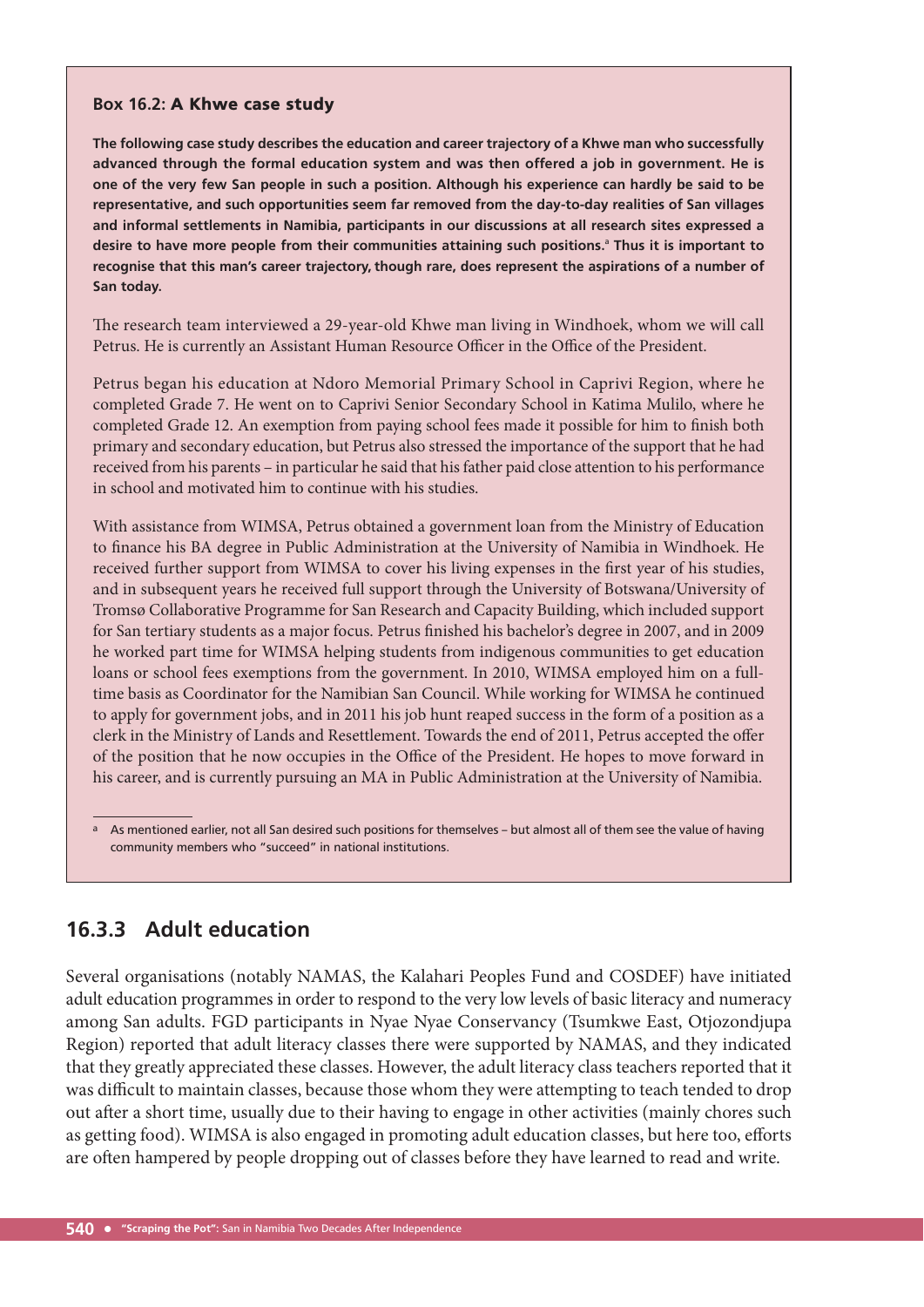# **16.4 Factors contributing to a successful formal education**

San interviewees and FGD participants in Windhoek (see Box 16.1) cited several factors which had contributed to their success in the mainstream schooling system, and would therefore, in their opinion, contribute to other San succeeding in this system. First of all, moral support – from family members, school staff or peer groups – had been fundamental in motivating them to progress to Grade 12. Secondly, access to information on scholarships covering school expenses and all related costs enabled them to attend school. Our research brought to light that information dissemination on funding possibilities was erratic and did not reach all communities; it appears that information was transferred mainly through family or community members who knew of the existing options. Thirdly, a learner's own initiative and self-confidence, as well as willingness to leave his/her comfort zone (in this case the home environment), are important personal attributes that contribute to the successful pursuit of tertiary education and formal employment.

# **16.5 External support for San education**

**Working Group of Indigenous Minorities in Southern Africa (WIMSA)**: WIMSA's education programme focuses on coordinating different stakeholders to find regional solutions to issues impacting on San education. The activities include: monitoring the status of San education in southern Africa; documenting innovative approaches to San education; coordinating San language development; and providing platforms for regional exchange among policymakers. One focal area is mother-tongue development, with a special emphasis on ECD and the lower primary phase of education (Grades 1-3). WIMSA has developed mother-tongue teaching materials in San languages for mathematics and environmental sciences, as well as story books for pre-primary learners (ages 5-6). WIMSA also channels support to San attending tertiary education institutions.

**Namibia Association of Norway (NAMAS):** NAMAS has been active in Namibia since 1980. In 2002, after experiencing success with the Ondao Mobile Schools Project targeting the Ovahimba and Ovazemba communities in Kunene Region, NAMAS decided to look into the situation of education for the San. A report produced by the then Norwegian Ambassador to Namibia, Bernt Lund, titled *Mainstreaming Through Affirmative Action* (2002), outlines the need for San education in the country. Following a consultative conference with government in 2003 to determine how best to implement the recommendations of Lund's report, NAMAS agreed to establish a community learning and development centre (CLDC) in Tsumkwe (Otjozondjupa Region), and to assist the newly-established Regional Directorate of Education in Otjozondjupa with administering the Nyae Nyae Village Schools (which the Nyae Nyae Development Foundation of Namibia (NNDFN) transferred to the government in 2004). Over the past decade, NAMAS has played an important role in supporting San teachers and educational development in Tsumkwe East and West.

Forum for African Women Educationalists in Namibia (FAWENA): The Forum for African Women Educationalists (FAWE) is a pan-African NGO that operates in over 34 African countries. The Namibian national chapter (FAWENA) opened its office in 1999 with the support of the MoE to help address the educational challenges faced by girls in this country. FAWENA's goal is to increase access, improve retention, and enhance the quality of education for girls and women in Namibia. Since 2004, part of the FAWENA support programme has specifically targeted San community members through various measures. Its scholarship programme supports San female *and* male learners by providing financial means to cover costs associated with education (costs of teaching materials, school uniforms, toiletries etc.). Between 2004 and 2012 it was also able to support 950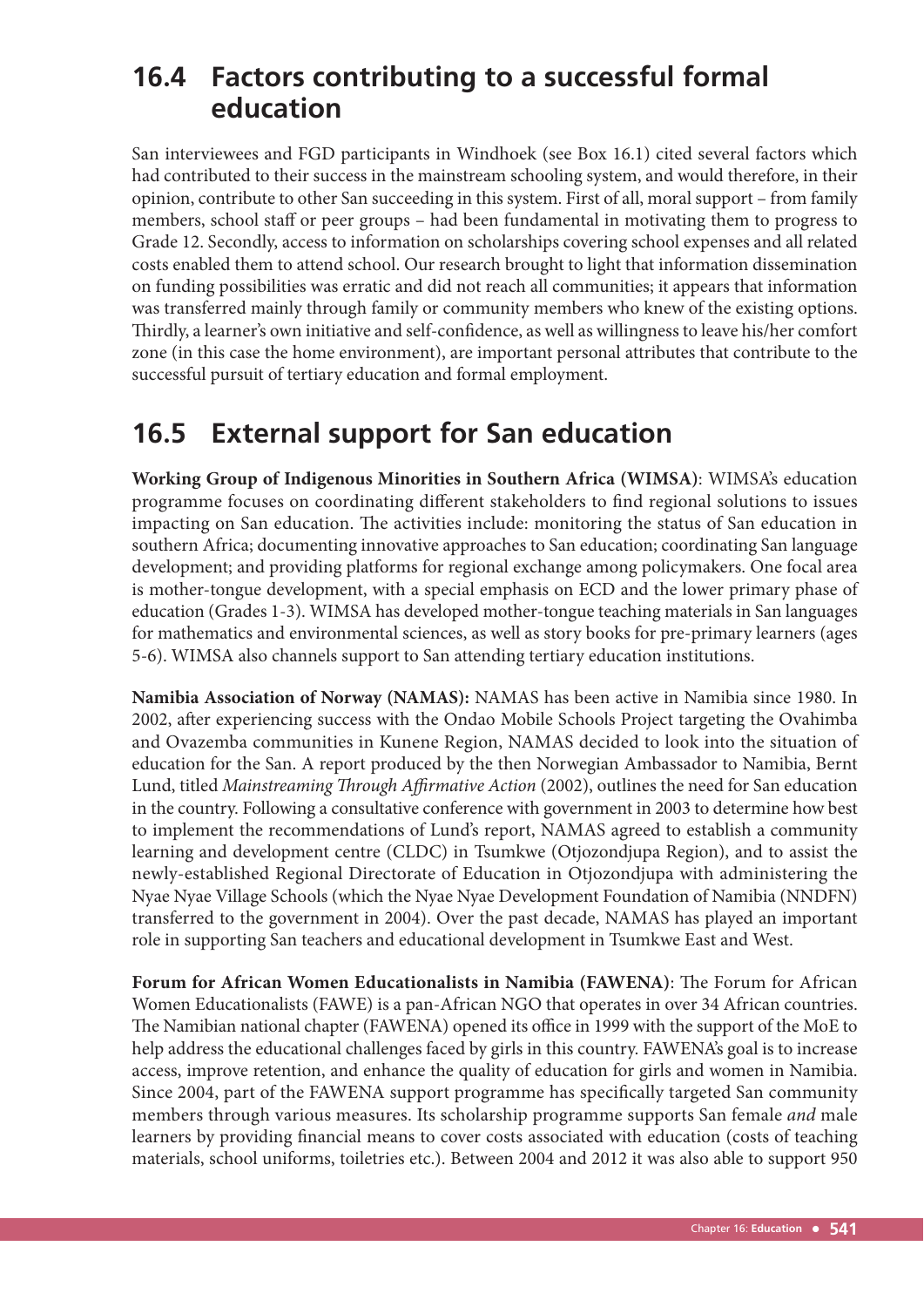San learners. FAWENA has also established a mentoring programme to help learners to overcome problems that can affect their academic career, and the Science, Mathematics and Technology (SMT) programme aims to increase interest and participation in these subjects and assist girls to excel in SMT subjects at all levels. Lastly, FAWENA mobilises and sensitises San communities on the importance of education for San girls and boys.

**United Nations Educational, Cultural and Scientific Organization (UNESCO): UNESCO's office** in Windhoek has been working with San communities since 2002, when, in collaboration with the regional authorities and communities, it established a number of ECD centres in Ohangwena and Caprivi Regions. The main objectives of these centres were to provide access to quality pre-primary education for San and other vulnerable children, and to improve access to, and retention in, primary schools. UNESCO Namibia also supports initiatives targeting San youth, which focus on generating sustainable livelihoods, and providing leadership and skills training. In 2012, UNESCO initiated and organised a sub-regional conference titled "Indigenous Education in a Changing World", in collaboration with WIMSA and UNAM, and in consultation with the MoE. This conference, held in Windhoek on 19-21 June 2012, built on previous meetings and coordinating efforts, including the first regional San Education Conference in 2001 and the Southern African San Education Forum (SASEF) Namibia Conference in Windhoek in 2009. The purpose of the conference in 2012 was to determine what efforts had been made to improve formal education for San communities, and to identify alternative learning options that could help them to meet their educational aspirations.

**Community Skills Development Foundation (COSDEF):** COSDEF has set up community skills development centres (COSDECs) in Namibia, which are administered by the MoE's Department of Vocational Training. These centres target unemployed youth who do not have the educational qualifications needed for tertiary education, but want to develop their existing vocational skills or new ones. The centres prepare them to start their own businesses, find jobs or move on to higher levels of vocational training. Programmes are tailored to the local environment following a needs assessment, and are community-based and community-driven. The COSDEC in Gobabis runs two programmes targeting San youth specifically: a bricklaying and plastering course focusing on San girls;10 and a carpentry course focusing on San boys. Participants are provided with accommodation and food for the duration of the training period. These San-focused programmes are sponsored by UNESCO, and funding is channelled through the Ministry of Youth, National Service, Sport and Culture, which also supports the programme. During our field research we interviewed participants in the bricklaying and plastering programme, and they expressed a high degree of satisfaction with the training. In particular they expressed appreciation that this programme was for San trainees only, as they felt much more comfortable in a San-only learning environment.

**Office of the Prime Minister (OPM)**: Since 2007 the OPM's San Development Programme (SDP) has been implementing a Student Support Programme, which has a Student Financial Assistance Fund to sponsor learners through the various stages of education from primary through tertiary. The fund has registered progress in respect of the number of learners sponsored over time: 66 in 2008; 69 in 2009; 76 in 2010; and 108 in 2011. It is possible that the growing interest in the Student Support Programme is linked to the "Back to School and Stay at School" Campaign run by the SDP. The beneficiaries in primary and secondary schools have been assisted by way of payments to the School Development Fund, hostel fees, toiletries, transport and a monthly allowance. Those at tertiary level are supported by way of payments that cover tuition fees, prescribed books, accommodation (especially for those studying outside their home areas), transport fares and a monthly allowance.11 The programme has its constraints, however, which are discussed in Box 16.1 in this chapter.

<sup>&</sup>lt;sup>10</sup> Some of the trainees were boys, but most were girls – and all were San.<br><sup>11</sup> However, the beneficiaries interviewed said that they did not receive m

However, the beneficiaries interviewed said that they did not receive money to buy the necessary books.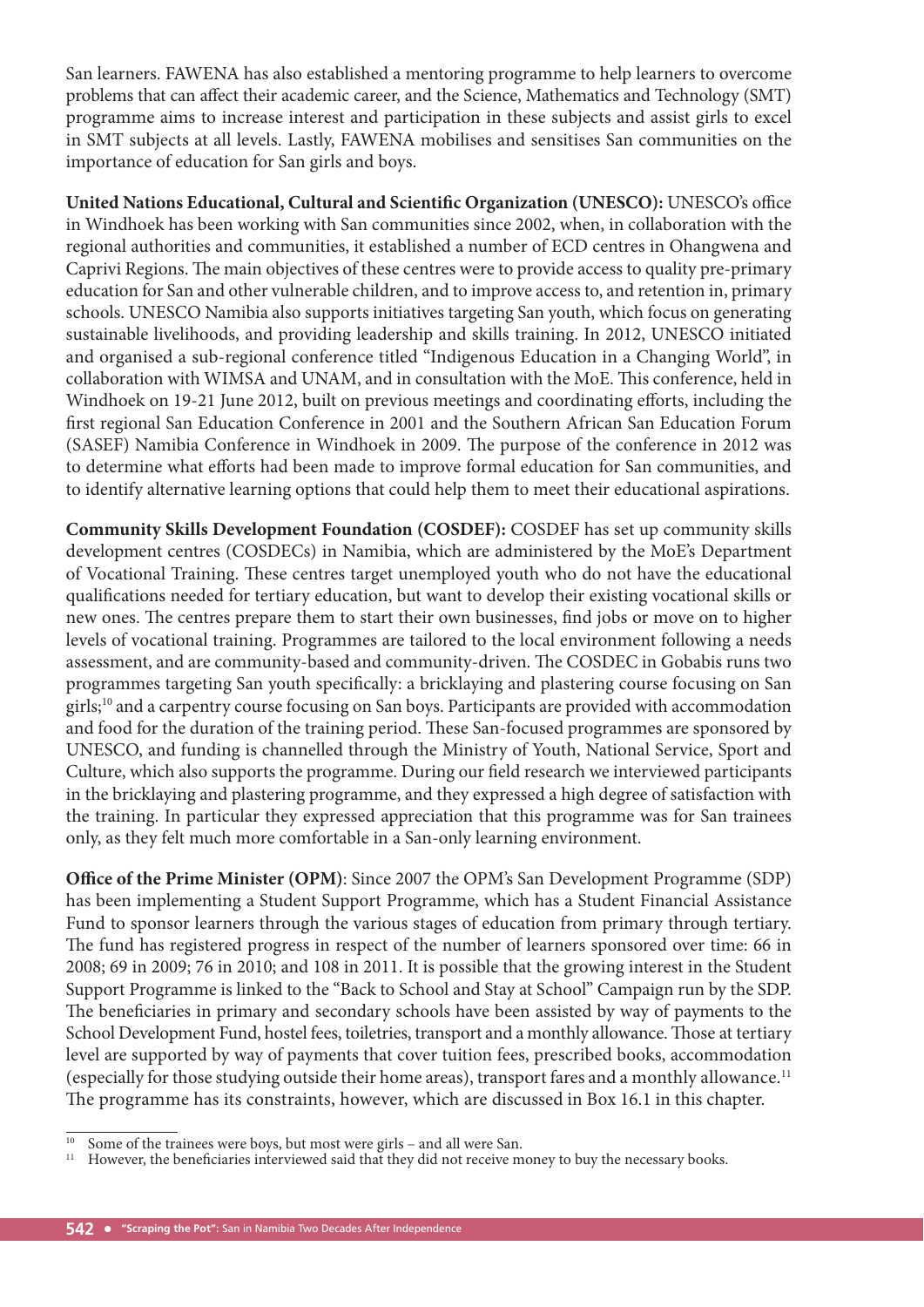# **16.6 Conclusions**

The generally low level of education of the San impacts severely on their economic situation. They cannot compete in the formal job market and are therefore highly dependent on menial work – thus a high level of vulnerability is increased by a low level of education. Difficulties in accessing information, dealing with official paperwork, and developing skills/capacities and the confidence to secure other rights persist. This leads to a vicious cycle that few San are able to escape. Improving both access to education and the quality of education is of key importance in discussing improving the situation of the San, not only in economic terms but equally in terms of empowerment.

Based on our study findings, there are three general areas where substantial improvement is needed in order to increase educational options for San communities. The three main recommendations, which are elaborated below, are as follows:

- 1) Improve the implementation of existing policies.
- 2) Create a welcoming learning environment for San in government schools.
- 3) Develop and strengthen alternative approaches to education.

### **16.6.1 Policies**

Namibia has developed comprehensive and far-reaching policies pertaining to indigenous peoples' education. As noted throughout this chapter, however, the implementation of these policies is seriously deficient – as evidenced by the alarmingly low numbers of San children enrolled in formal education. An integrated policy is needed for coordinating the existing and future initiatives. The evaluation of past efforts, and the development of best-practice models, will help to improve the formulation and planning of future projects, and the involvement of the applicable communities must be an essential part of all future planning. Equally important is the development of thorough implementation strategies to preclude the inconsistent application that is currently occurring.

Eff orts should be based on the existing document titled *Policy Options for Educationally Marginalised Children* (MBESC 2000), which is based on significant research and understanding of the problems in question. This document should also provide a basis for a new policy approach. The Intersectoral Task Force on Educationally Marginalised Children should be revived and adapted to the current situation in order to coordinate future efforts. Ideally the OPM's SDP should lead this body, but the MoE or NIED might also be well positioned to lead (or jointly lead) it. As different NGOs already spearhead an array of educational projects, it is necessary to establish a platform for government and civil society to come together to coordinate their activities.

### **16.6.2 Learning environment**

The existing mainstream education system is not responsive to the culture, language and needs of the different San communities in Namibia. As a result, it usually undermines rather than enhances community development. The system has failed to create a welcoming learning environment in which local diversities are recognised and communities can initiate and control their education efforts. Furthermore, given the high number of San learners in hostels, attention must be paid to improving the hostel environment so as to make this more culturally compatible and friendly for San learners. Teachers need to be sensitised about the living conditions and cultural backgrounds of their San learners. Lastly, it is necessary to identify ways to empower San parents and integrate them into the school environment.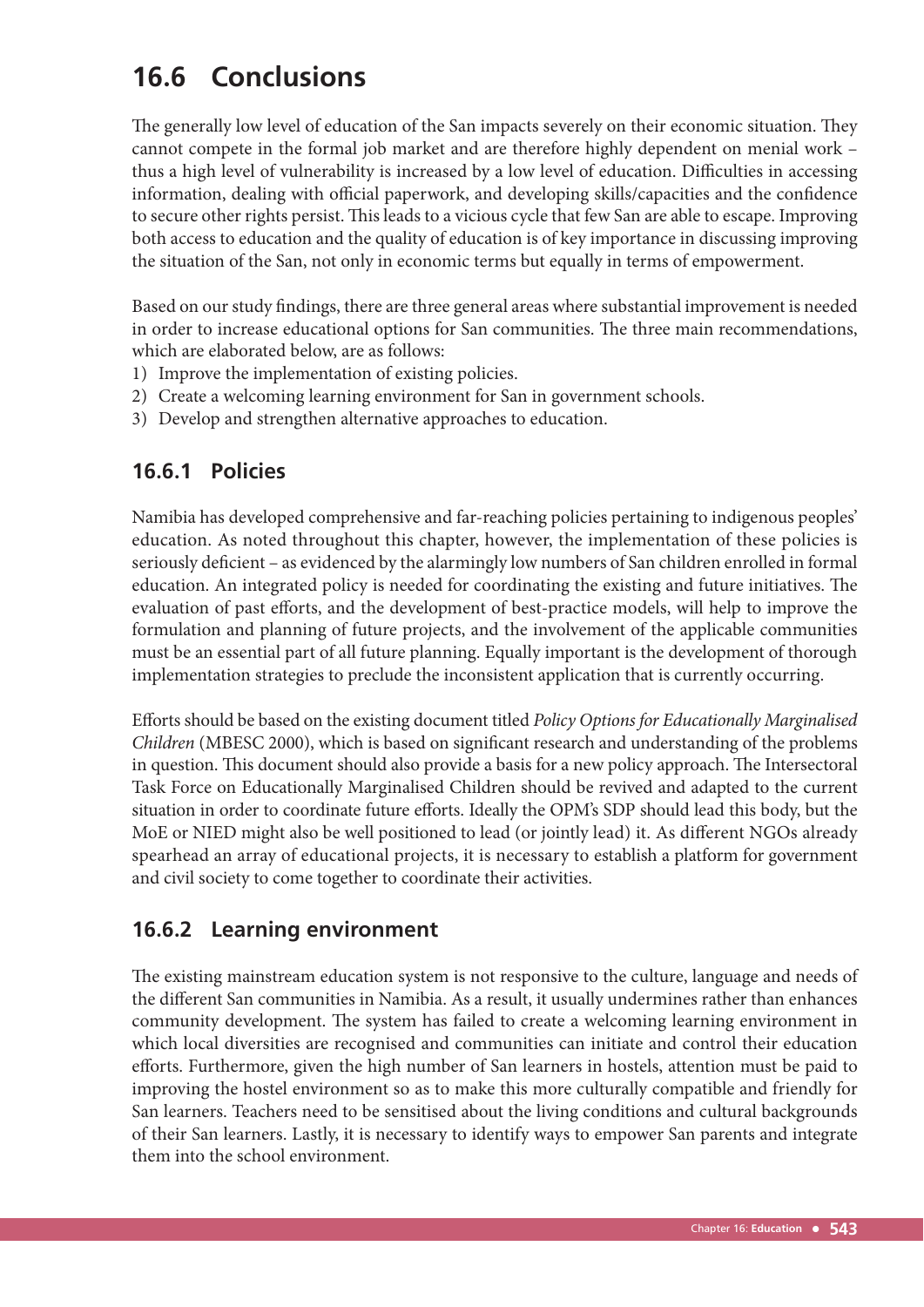# **16.6.3 Alternative approaches**

The last few decades have seen the development of a wide range of education projects targeting San, most of which have focused almost entirely on increasing the number of San in the formal education system, with little attention paid to the quality, relevance or appropriateness of this system for San.

A major finding of our study is that even if San learners make it through the formal education system, they still face enormous difficulties in obtaining formal employment. These will certainly persist in the coming years in view of the fact that the national economy is struggling with an unemployment rate of 27% (Namibia Statistics Agency (NSA) 2013: viii). There is a clear need to strengthen existing approaches that build on the skills which San learners already possess, and to develop alternative new approaches to match the opportunities and aspirations of San individuals and communities.

This report has described a few alternative approaches to education - i.e. TEKOA, Nyae Nyae Village Schools, Gqaina Primary School and COSDECs<sup>12</sup> – and their achievements and challenges. These are potential models for similar projects elsewhere. However, some critical aspects have to be considered when developing new projects. First and most importantly, communities must be consulted and included in the project planning, and should drive the process. Any project must be based on a deep understanding of the local situation; it must be relevant to local livelihood options and provide access to skills that the community itself identifies as important. Moreover, it should ideally be built on local culture, knowledge and skills, and the local language should be used throughout the process, even when providing access to a language of wider communication (Hays 2012).

# **16.7** R**ecommendations**

The recommendations are grouped according to the three categories detailed above – recognising that a clear distinction is not always possible due to linkages and overlap.

# **16.7.1 Policy level**

- **Integrated policy on indigenous education:** Such a policy should be developed, with an assigned budget and timeline, to coordinate existing and future initiatives. Past endeavours should be evaluated as a basis for this integrated policy– in particular the policy document titled *National Policy Options for Educationally Marginalised Children*.
- Regional specifics: While a national policy is necessary, each region should also strategise more effectively to address region-specific dynamics, and to ensure that the national policies are fully implemented.
- Task force: Such a body should be in place to coordinate future efforts within the framework of an integrated policy. Ideally the OPM San Development Programme should lead this body, but the MoE or NIED might also be well positioned to lead (or jointly lead) it.
- **ECD:** Cooperation between the MoE and the MGECW needs strengthening to facilitate the introduction of new ECD policies. Opportunities for employment of ECD teachers should be created. A full professional career path is needed; in this regard progress has been made by way of registering the Namibian College of Open Learning (NAMCOL) ECD course in the National Qualifications Framework. Negotiations with the Public Service Commission might enable the employment of San educarers even before they are fully qualified.

<sup>&</sup>lt;sup>12</sup> The Traditional Environmental Knowledge Outreach Academy (TEKOA) (see pages 382 and 395), the Nyae Nyae Village Schools (page 123), Gqaina Primary School (page 66) and the COSDECs (described in this chapter).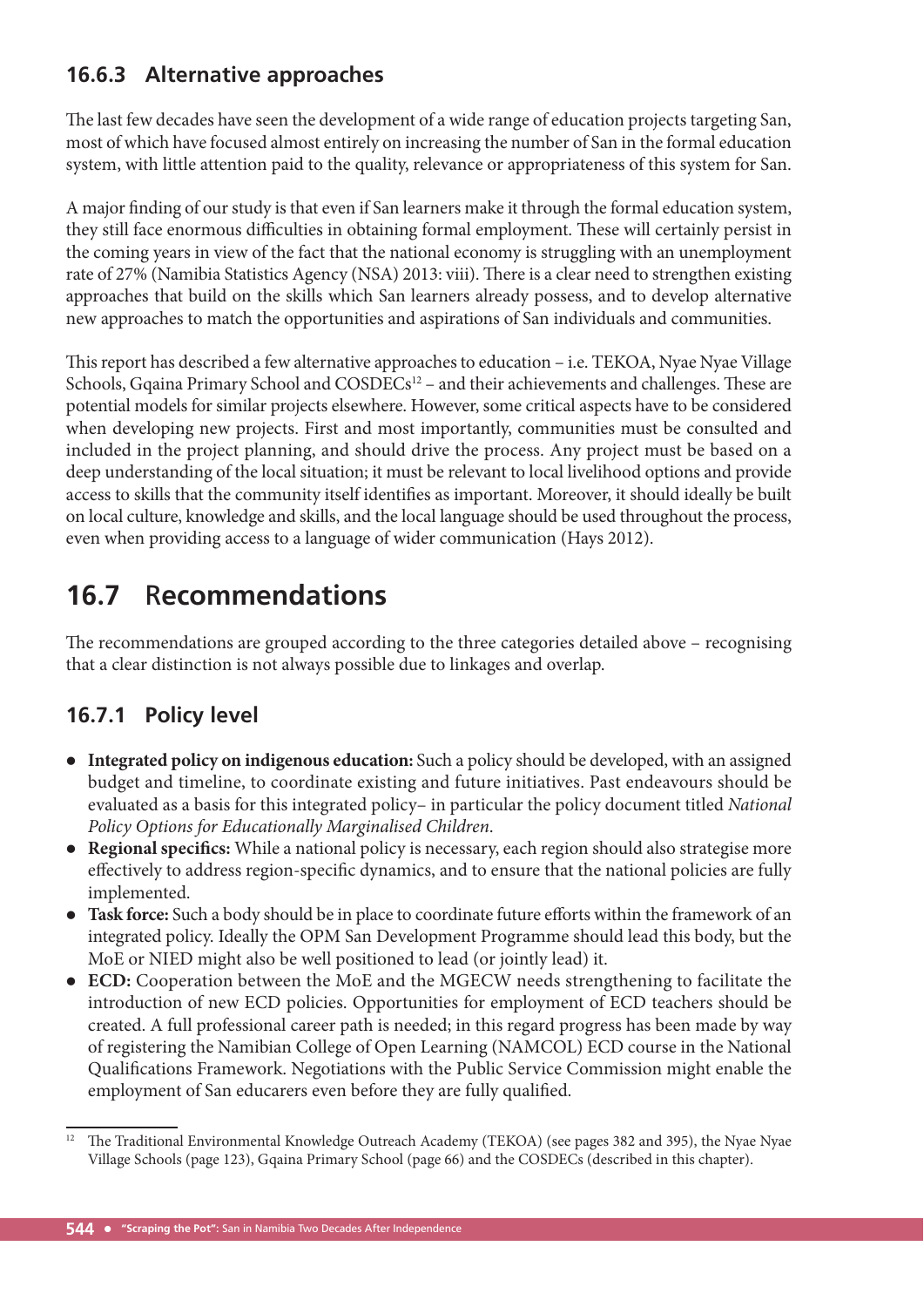- **Coordinating platform:** A platform comprised of representatives of civil society bodies and government should be established to coordinate planning for San education initiatives. The San Support Organisations Association of Namibia (SSOAN) could play a leading role in representing civil society in this endeavour.
- **Regular dialogue mechanism:** Such a mechanism should be established for government, donors and beneficiaries to agree on priorities and financial allocations to initiatives launched under the new, integrated policy framework.
- Poverty: This key barrier to education should be addressed at policy level. School fee exemptions (applicable only in secondary schools as from January 2013) should be implemented uniformly. Policies need to be implemented to fund other costs such as those for uniforms, mattresses, toiletries and school books.
- Tertiary education: There is a need to revisit and strengthen programmes supporting San integration into tertiary education, as San participation at this level remains extremely low, with no significant improvement in recent years.
- **Hunger and nutrition:** It is necessary to expand and strengthen the school feeding programme so as to provide nutritious meals throughout the year.
- San teachers: The MoE should exercise flexibility in recruiting and appointing San teachers, offering them job opportunities even if they do not possess all of the required qualifications.
- Teachers in San areas: Government should make special efforts to encourage teachers to work in San communities, by means of specific provisions for accommodation, transportation and remuneration. Such teachers should also receive special preparation vis-à-vis cultural sensitivity.
- Information dissemination: The dissemination of information on funding opportunities and scholarship availability should be strengthened to overcome the current ignorance of existing support initiatives for San learners at tertiary level.
- **San role models:** Such individuals should be promoted and supported. Ongoing campaigns such as the OPM's "Back to School and Stay at School" Campaign should be run by San and staffed by San. Key positions in the OPM San Development Programme should be filled by San in order to make role models more visible.
- **OPM Scholarship Programme:** In view of the accelerating costs of living in Windhoek, this programme should be revisited and adjusted in line with existing policies pertaining to parttime work and levels of support.

# **16.7.2 Welcoming learning environment**

### *Language*

Mother-tongue education, which is emphasised in the various Namibian policies, needs reinforcing through the following approaches:

- $\bullet$  Intensify efforts to have mother-tongue classes in all regions where San live, using whatever materials and personnel are available.
- $\bullet$  Intensify efforts to produce mother-tongue teaching materials. International efforts to develop such materials for languages spoken across borders will help to reduce the production costs. The Southern Africa San Education Forum (SASEF) could assist in this regard.
- Representatives of language groups whose languages are not formally recognised as languages of education should apply for such formal recognition.
- Greatly enhance efforts to train San teachers, and have flexible entry requirements for teachertraining candidates.
- Where trained San teachers are not available, hire teaching aids who speak the language of the applicable San children, and who can translate and assist them in other ways.
- Mother-tongue education, particularly at pre-primary level, should be targeted more strongly as it has been demonstrated that the first years of education in the mother tongue are critical.